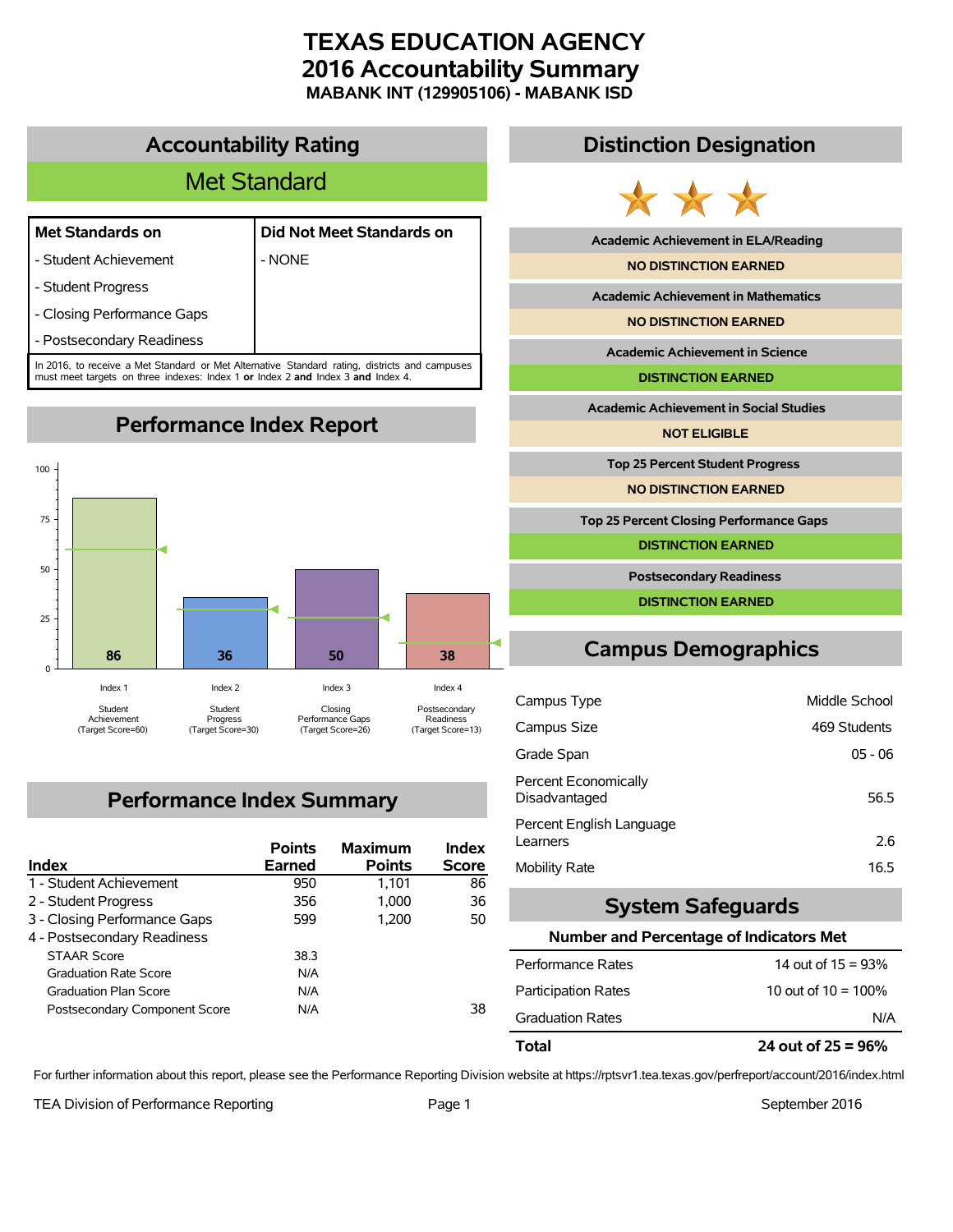# **TEXAS EDUCATION AGENCY 2016 Index 1: Student Achievement Calculation Report MABANK INT (129905106) - MABANK ISD**

|                                     |         |                    |         |                |                          |       | % Level II          |               |
|-------------------------------------|---------|--------------------|---------|----------------|--------------------------|-------|---------------------|---------------|
|                                     |         |                    |         |                | <b>Social</b>            |       | <b>Satisfactory</b> | Index         |
|                                     | Reading | <b>Mathematics</b> | Writing | <b>Science</b> | <b>Studies</b>           | Total | <b>Standard</b>     | <b>Points</b> |
| # at Level II Satisfactory Standard | 356     | 391                |         | 203            | $\overline{\phantom{0}}$ | 950   |                     |               |
| <b>Total Tests</b>                  | 441     | 441                |         | 219            | $\overline{\phantom{0}}$ | ,101  | 86                  | 86            |
| Index 1 Score (Target $= 60$ )      |         |                    |         |                |                          |       |                     | 86            |

\* Indicates results are masked due to small numbers to protect student confidentiality.

- Indicates there are no students in the subject.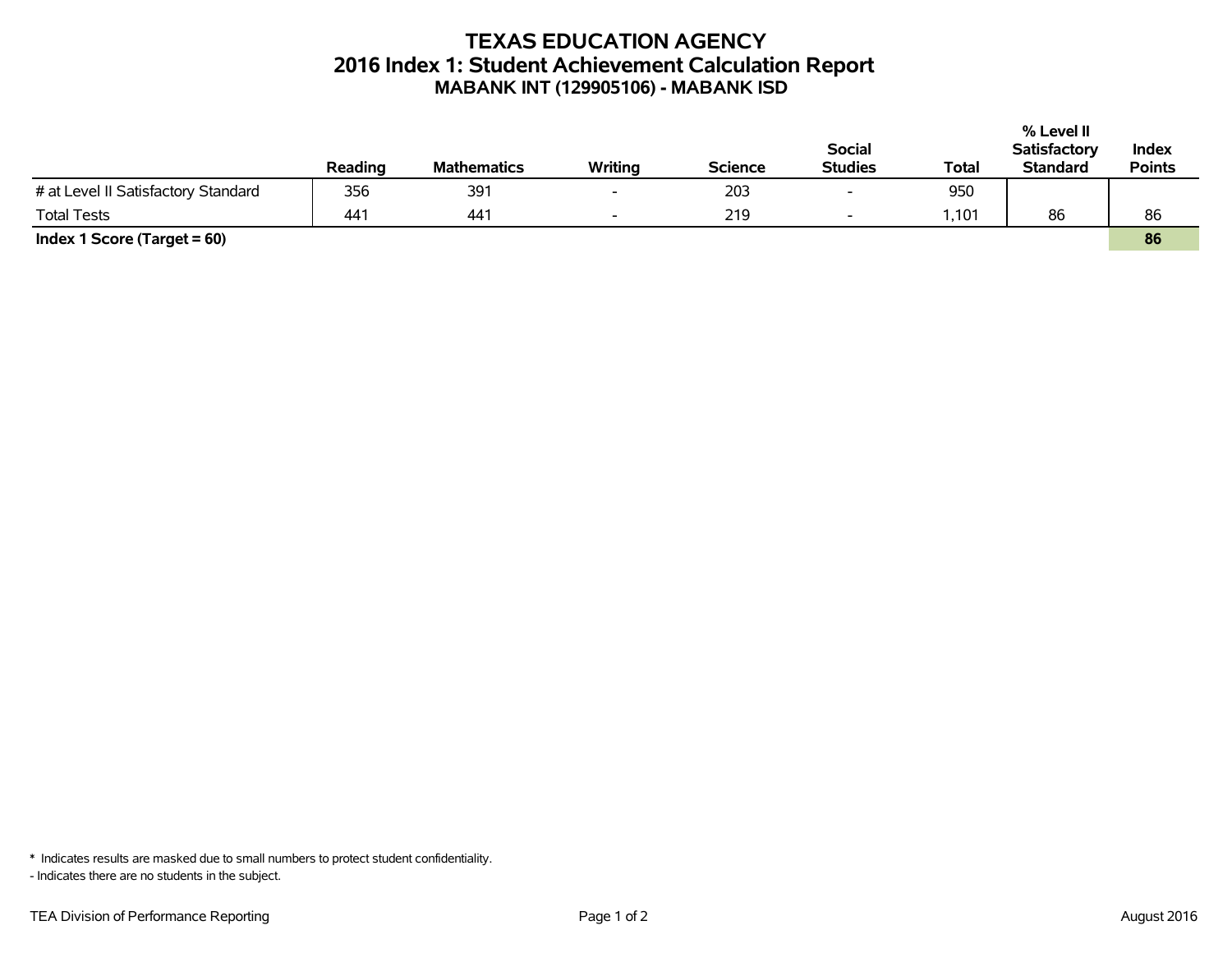## **TEXAS EDUCATION AGENCY 2016 Index 1: Student Achievement Data Table MABANK INT (129905106) - MABANK ISD**

|                                                           |                 |                  |                 |            |                  |                  |                          | Two or      |                |               |            |
|-----------------------------------------------------------|-----------------|------------------|-----------------|------------|------------------|------------------|--------------------------|-------------|----------------|---------------|------------|
|                                                           | All             | African          |                 |            | American         |                  | <b>Pacific</b>           | <b>More</b> | <b>Special</b> | Econ          |            |
|                                                           | <b>Students</b> | American         | <b>Hispanic</b> | White      | Indian           | Asian            | <b>Islander</b>          | Races       | Ed             | <b>Disadv</b> | <b>ELL</b> |
| 2016 STAAR Performance                                    |                 |                  |                 |            |                  |                  |                          |             |                |               |            |
| <b>All Subjects</b>                                       |                 |                  |                 |            |                  |                  |                          |             |                |               |            |
| Percent of Tests                                          |                 |                  |                 |            |                  |                  |                          |             |                |               |            |
| % at Level II Satisfactory Standard                       | 86%             | 64%              | 86%             | 87%        | 86%              | 91%              | $\blacksquare$           | 84%         | 57%            | 83%           | 71%        |
| Number of Tests                                           |                 |                  |                 |            |                  |                  |                          |             |                |               |            |
| # at Level II Satisfactory Standard                       | 950             | 18               | 189             | 686        | 6                | 10               | $\overline{\phantom{a}}$ | 41          | 80             | 524           | 20         |
| <b>Total Tests</b>                                        | 1,101           | 28               | 220             | 786        | $\overline{7}$   | 11               |                          | 49          | 140            | 634           | 28         |
| Reading<br>Percent of Tests                               |                 |                  |                 |            |                  |                  |                          |             |                |               |            |
| % at Level II Satisfactory Standard                       | 81%             | 58%              | 80%             | 82%        | $\ast$           | $\ast$           | $\blacksquare$           | 75%         | 39%            | 76%           | 45%        |
| Number of Tests                                           |                 |                  |                 |            |                  |                  |                          |             |                |               |            |
| # at Level II Satisfactory Standard                       | 356             | $\overline{7}$   | 70              | 258        | $\ast$           | $\ast$           | $\overline{\phantom{a}}$ | 15          | 22             | 192           | 5          |
| <b>Total Tests</b>                                        | 441             | 12               | 87              | 314        | $\ast$           | $\ast$           |                          | 20          | 56             | 254           | 11         |
| <b>Mathematics</b><br>Percent of Tests                    |                 |                  |                 |            |                  |                  |                          |             |                |               |            |
| % at Level II Satisfactory Standard                       | 89%             | 67%              | 89%             | 89%        | $\ast$           | 100%             | $\overline{\phantom{a}}$ | 90%         | 71%            | 86%           | 82%        |
| Number of Tests                                           |                 |                  |                 |            | $\ast$           | $\ast\ast$       |                          |             |                |               |            |
| # at Level II Satisfactory Standard<br><b>Total Tests</b> | 391<br>441      | 8<br>12          | 77<br>87        | 280<br>314 | $\ast$           | $\ast\ast$       | $\overline{a}$           | 18<br>20    | 40<br>56       | 218<br>254    | 9          |
|                                                           |                 |                  |                 |            |                  |                  |                          |             |                |               | 11         |
| Writing<br>Percent of Tests                               |                 |                  |                 |            |                  |                  |                          |             |                |               |            |
| % at Level II Satisfactory Standard                       |                 |                  |                 |            |                  |                  |                          |             |                |               |            |
| Number of Tests                                           |                 |                  |                 |            |                  |                  |                          |             |                |               |            |
| # at Level II Satisfactory Standard<br><b>Total Tests</b> |                 |                  |                 |            |                  |                  |                          |             |                |               |            |
|                                                           |                 |                  |                 |            |                  |                  |                          |             |                |               |            |
| <b>Science</b><br>Percent of Tests                        |                 |                  |                 |            |                  |                  |                          |             |                |               |            |
| % at Level II Satisfactory Standard                       | 93%             | $\ast$           | 91%             | 94%        | $\ast$           | $\ast$           | $\overline{\phantom{a}}$ | 89%         | 64%            | 90%           | 100%       |
| Number of Tests                                           |                 |                  |                 |            |                  |                  |                          |             |                |               |            |
| # at Level II Satisfactory Standard                       | 203             | $\ast$<br>$\ast$ | 42              | 148        | $\ast$<br>$\ast$ | $\ast$<br>$\ast$ |                          | 8           | 18             | 114           | 6          |
| <b>Total Tests</b>                                        | 219             |                  | 46              | 158        |                  |                  |                          | 9           | 28             | 126           | 6          |
| <b>Social Studies</b><br>Percent of Tests                 |                 |                  |                 |            |                  |                  |                          |             |                |               |            |
| % at Level II Satisfactory Standard                       |                 |                  |                 |            |                  |                  |                          |             |                |               |            |
| Number of Tests                                           |                 |                  |                 |            |                  |                  |                          |             |                |               |            |
| # at Level II Satisfactory Standard                       |                 |                  |                 |            |                  |                  |                          |             |                |               |            |
| <b>Total Tests</b>                                        |                 |                  |                 |            |                  |                  |                          |             |                |               |            |

\* Indicates results are masked due to small numbers to protect student confidentiality.

\*\* When only one racial/ethnic group is masked, then the second smallest racial/ethnic group is masked (regardless of size).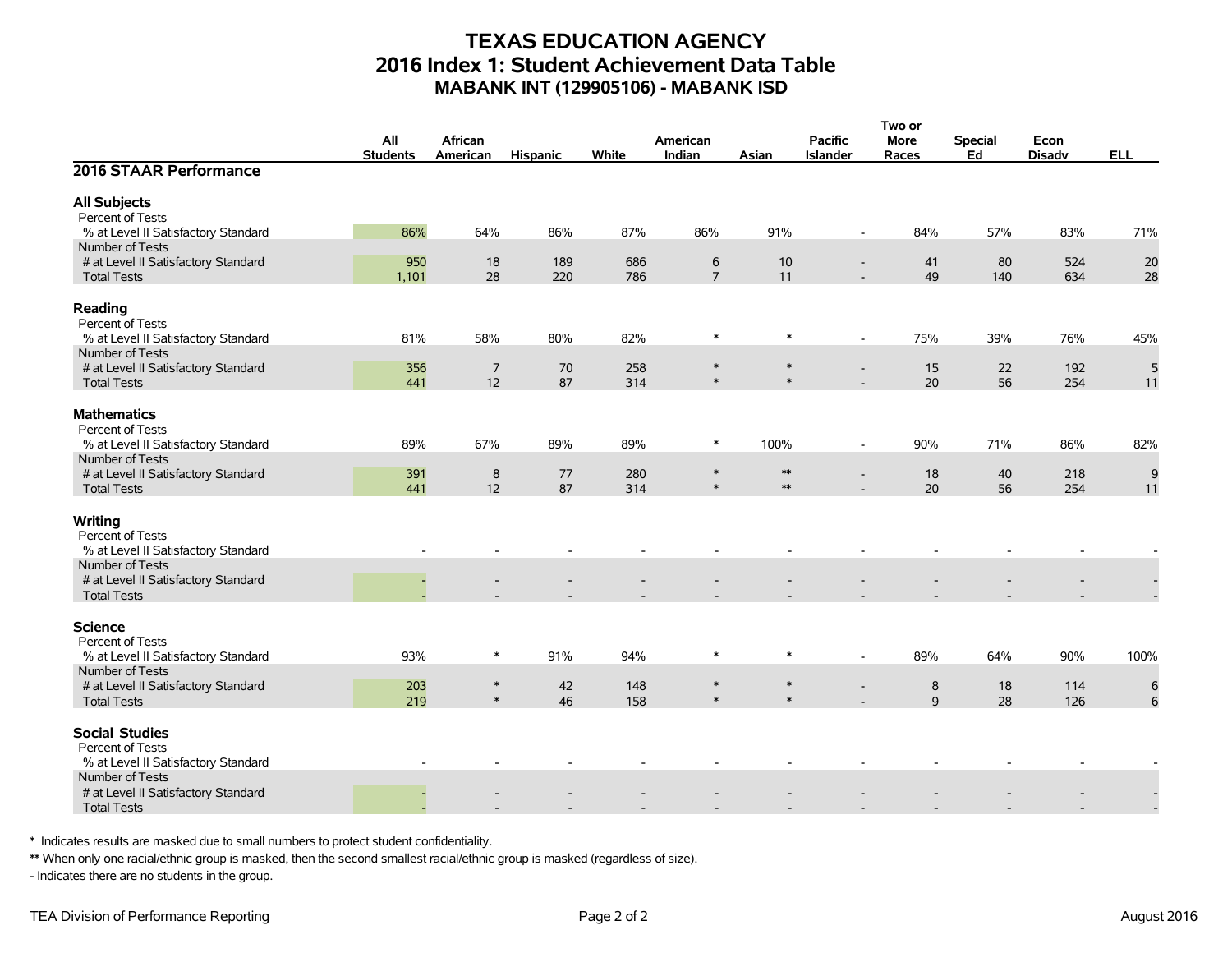# **TEXAS EDUCATION AGENCY 2016 Index 2: Student Progress Calculation Report MABANK INT (129905106) - MABANK ISD**

| <b>Overall Progress (All Subjects)</b> |                        |                     |          |       |                           |       |                                   | Two or        |                      | ELL                              |                               |                                 |
|----------------------------------------|------------------------|---------------------|----------|-------|---------------------------|-------|-----------------------------------|---------------|----------------------|----------------------------------|-------------------------------|---------------------------------|
| <b>STAAR Weighted Progress Rate</b>    | All<br><b>Students</b> | African<br>American | Hispanic | White | American<br><b>Indian</b> | Asian | <b>Pacific</b><br><b>Islander</b> | More<br>Races | <b>Special</b><br>Ed | (Current &<br><b>Monitored</b> ) | <b>Total</b><br><b>Points</b> | <b>Maximum</b><br><b>Points</b> |
| Number of Tests                        | 861                    |                     | 172      | 613   |                           |       |                                   | $\ast$        | 110                  |                                  |                               |                                 |
| # Met or Exceeded Progress             | 506                    |                     | 103      | 363   |                           |       |                                   | $\ast$        | 70                   |                                  |                               |                                 |
| # Exceeded Progress                    | 110                    |                     | 23       | 77    |                           |       |                                   | $\ast$        | 19                   |                                  |                               |                                 |
| % Met or Exceeded Progress             | 59                     |                     | 60       | 59    |                           |       |                                   | $\ast$        | 64                   |                                  |                               |                                 |
| % Exceeded Progress                    | 13                     |                     | 13       | 13    |                           |       |                                   | $\ast$        | 17                   |                                  |                               |                                 |
| Total                                  | 72                     |                     | 73       | 72    |                           |       |                                   | 58            | 81                   |                                  | 356                           | 1000                            |
| Index 2 Score (Target $=$ 30)          |                        |                     |          |       |                           |       |                                   |               |                      |                                  |                               | 36                              |

\* Indicates results are masked due to small numbers to protect student confidentiality.

\*\* When only one racial/ethnic group is masked, then the second smallest racial/ethnic group is masked (regardless of size).

Blank cells above represent student group indicators that do not meet the minimum size criteria.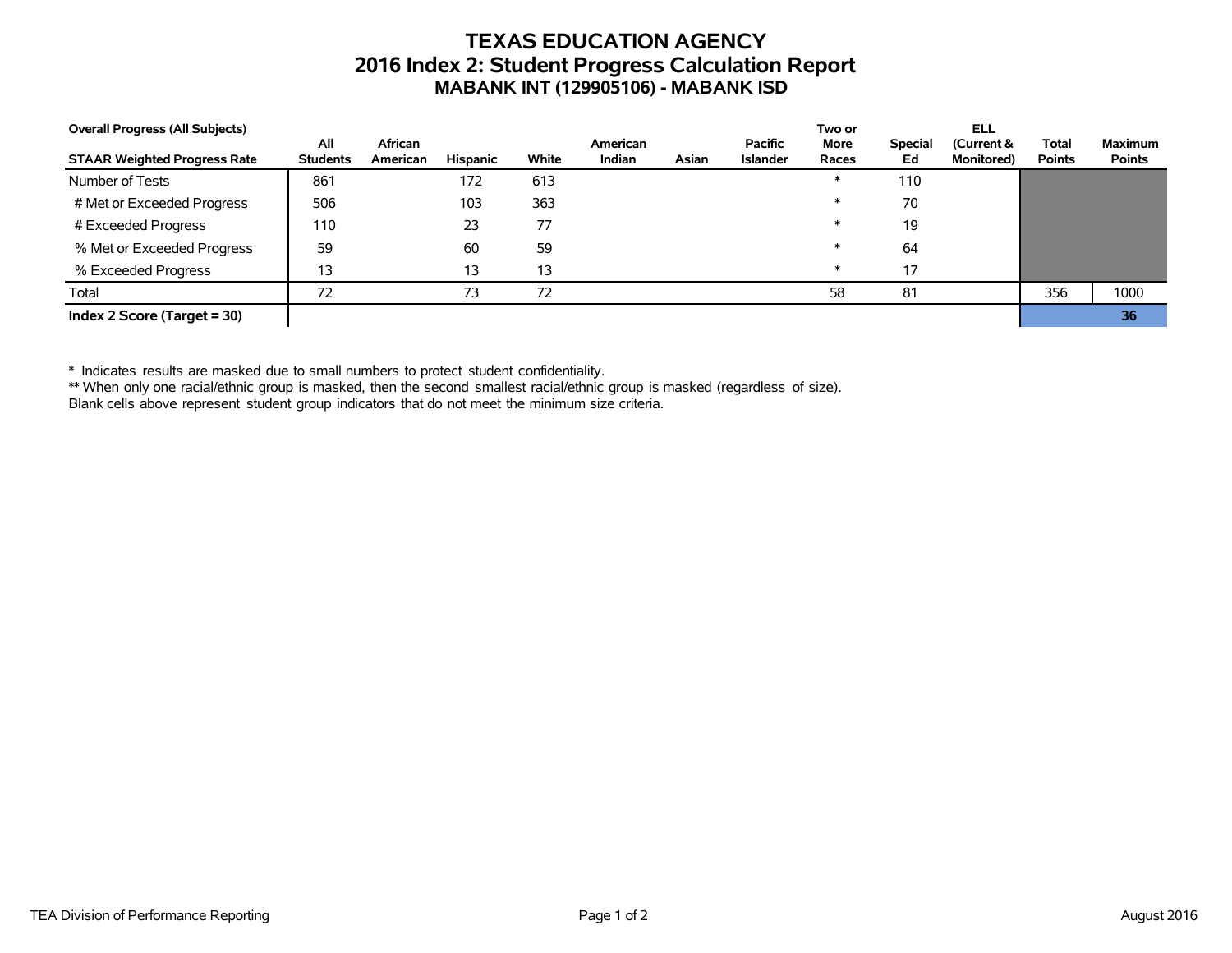## **TEXAS EDUCATION AGENCY 2016 Index 2: Student Progress Data Table MABANK INT (129905106) - MABANK ISD**

|                                               |                 |          |                 |       |          |        |                 |                   |                | <b>ELL</b>        |            |
|-----------------------------------------------|-----------------|----------|-----------------|-------|----------|--------|-----------------|-------------------|----------------|-------------------|------------|
|                                               | All             | African  |                 |       | American |        | <b>Pacific</b>  | Two or            | <b>Special</b> | (Current &        | <b>ELL</b> |
|                                               | <b>Students</b> | American | <b>Hispanic</b> | White | Indian   | Asian  | <b>Islander</b> | <b>More Races</b> | Ed             | <b>Monitored)</b> | (Current)  |
| 2016 STAAR Performance<br><b>All Subjects</b> |                 |          |                 |       |          |        |                 |                   |                |                   |            |
| Number of Tests                               | 861             |          | 172             | 613   | $\ast$   | $\ast$ |                 | $\star$           | 110            |                   |            |
| # Met or Exceeded Progress                    | 506             |          | 103             | 363   | $\ast$   | $\ast$ |                 | $\star$           | 70             | $\ast$            | n/a        |
| # Exceeded Progress                           | 110             |          | 23              | 77    | $\ast$   | $\ast$ |                 | $\star$           | 19             | $\ast$            | n/a        |
| % Met or Exceeded Progress                    | 59%             |          | 60%             | 59%   | $\ast$   | $\ast$ |                 | $\star$           | 64%            | $\ast$            | n/a        |
| % Exceeded Progress                           | 13%             |          | 13%             | 13%   | $\ast$   | $\ast$ |                 | $\star$           | 17%            |                   | n/a        |
| Reading                                       |                 |          |                 |       |          |        |                 |                   |                |                   |            |
| Number of Tests                               | 431             |          | 86              | 307   | $\ast$   | $\ast$ |                 |                   | 55             |                   |            |
| # Met or Exceeded Progress                    | 243             | $\ast$   | 51              | 173   | $\ast$   | $\ast$ |                 | $\ast$            | 23             | $\ast$            | n/a        |
| # Exceeded Progress                           | 58              | $\ast$   | 12              | 41    | $\ast$   | $\ast$ |                 | $\ast$            | 6              | ∗                 | n/a        |
| % Met or Exceeded Progress                    | 56%             | $\ast$   | 59%             | 56%   | $\ast$   | $\ast$ |                 | $\ast$            | 42%            | $\ast$            | n/a        |
| % Exceeded Progress                           | 13%             | $\ast$   | 14%             | 13%   | $\ast$   | $\ast$ |                 | $\ast$            | 11%            | $\ast$            | n/a        |
| <b>Mathematics</b>                            |                 |          |                 |       |          |        |                 |                   |                |                   |            |
| Number of Tests                               | 430             |          | 86              | 306   |          |        |                 |                   | 55             |                   |            |
| # Met or Exceeded Progress                    | 263             | $\ast$   | 52              | 190   | $\ast$   | $\ast$ |                 | $\ast$            | 47             | $\ast$            | n/a        |
| # Exceeded Progress                           | 52              | $\ast$   | 11              | 36    | $\ast$   | $\ast$ |                 | $\ast$            | 13             | $\ast$            | n/a        |
| % Met or Exceeded Progress                    | 61%             | $\ast$   | 60%             | 62%   | $\ast$   | $\ast$ |                 | $\ast$            | 85%            | $\ast$            | n/a        |
| % Exceeded Progress                           | 12%             | $\ast$   | 13%             | 12%   | $\ast$   | $\ast$ |                 | $\ast$            | 24%            |                   | n/a        |

\* Indicates results are masked due to small numbers to protect student confidentiality.

\*\* When only one racial/ethnic group is masked, then the second smallest racial/ethnic group is masked (regardless of size).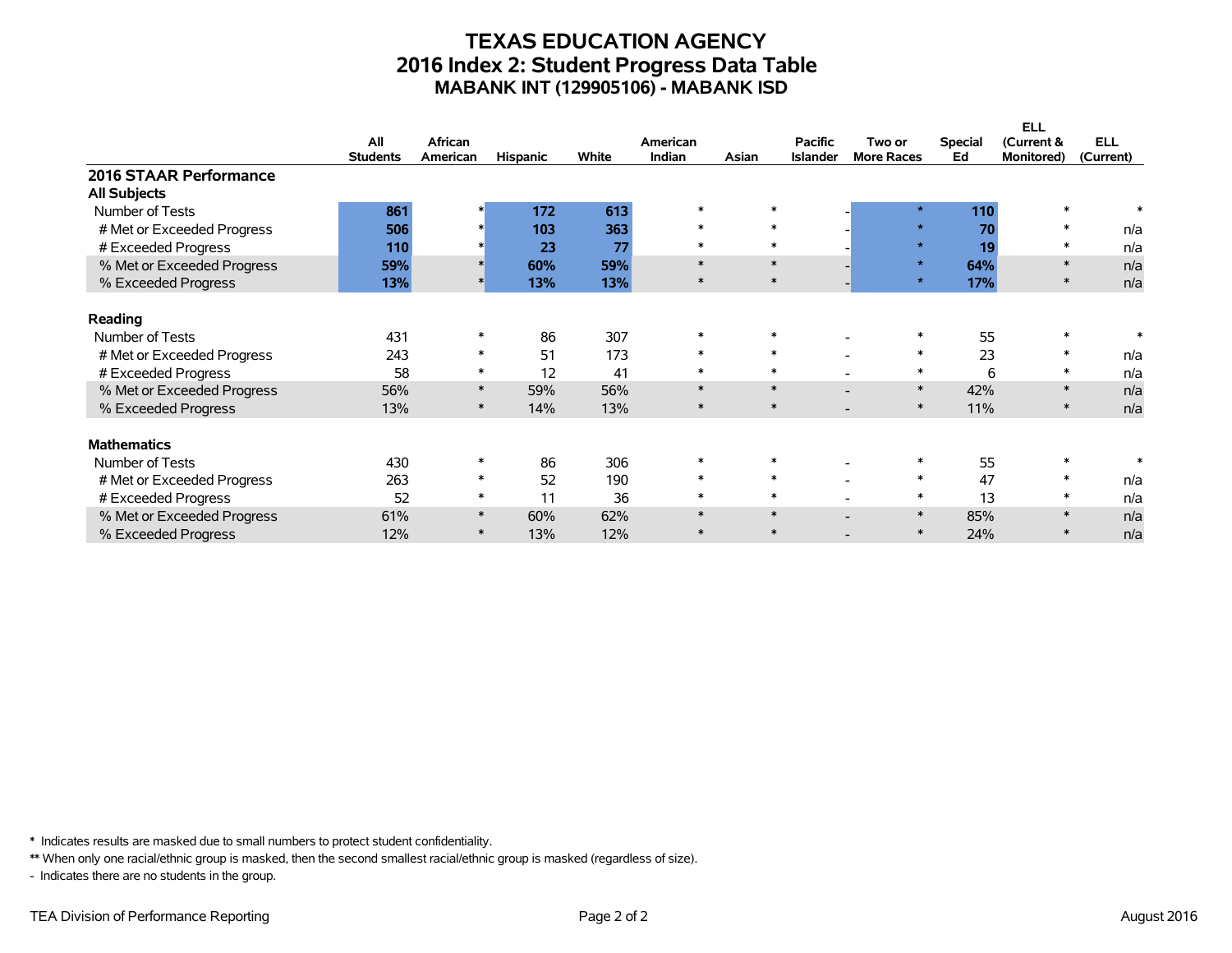## **TEXAS EDUCATION AGENCY 2016 Index 3: Closing Performance Gaps Calculation Report MABANK INT (129905106) - MABANK ISD**

#### **Overall Performance**

| <b>STAAR Weighted Performance Rate</b> | Econ<br><b>Disadv</b> | <b>Hispanic</b> | <b>Total</b><br><b>Points</b> | <b>Maximum</b><br><b>Points</b> |
|----------------------------------------|-----------------------|-----------------|-------------------------------|---------------------------------|
| Reading                                | 90                    | 96              | 186                           | 400                             |
| Mathematics                            | 95                    | 107             | 202                           | 400                             |
| Writing                                | 0                     | 0               | 0                             | 0                               |
| Science                                | 103                   | 108             | 211                           | 400                             |
| Social Studies                         | 0                     | 0               | 0                             | 0                               |
| Total                                  |                       |                 | 599                           | 1200                            |
| Index 3 Score (Target $= 26$ )         |                       |                 |                               | 50                              |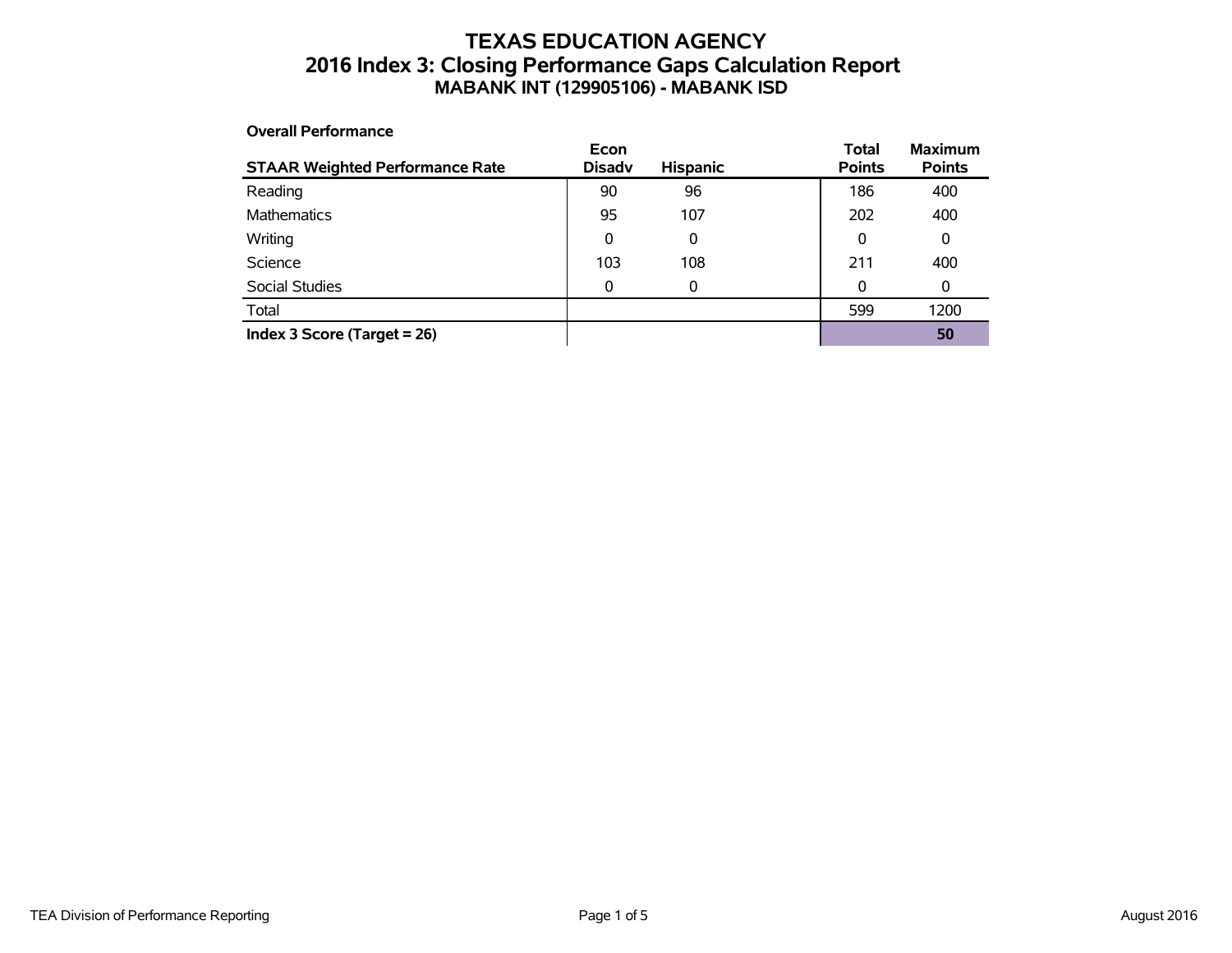## **TEXAS EDUCATION AGENCY 2016 Index 3: Closing Performance Gaps Calculation Report MABANK INT (129905106) - MABANK ISD**

**Reading Performance**

|                                          | Econ          |                 | <b>Total</b>  | <b>Maximum</b> |
|------------------------------------------|---------------|-----------------|---------------|----------------|
| <b>STAAR Weighted Performance Rate</b>   | <b>Disady</b> | <b>Hispanic</b> | <b>Points</b> | <b>Points</b>  |
| Number of Tests                          | 254           | 87              |               |                |
| # Level II Satisfactory Standard         | 192           | 70              |               |                |
| # Advanced Standard                      | 35            | 14              |               |                |
| % Level II Satisfactory Standard         | 76            | 80              |               |                |
| % Advanced Standard                      | 14            | 16              |               |                |
| <b>Reading Weighted Performance Rate</b> | 90            | 96              | 186           | 400            |

#### **Mathematics Performance**

|                                              | Econ          |                 | <b>Total</b>  | <b>Maximum</b> |
|----------------------------------------------|---------------|-----------------|---------------|----------------|
| <b>STAAR Weighted Performance Rate</b>       | <b>Disady</b> | <b>Hispanic</b> | <b>Points</b> | <b>Points</b>  |
| Number of Tests                              | 254           | 87              |               |                |
| # Level II Satisfactory Standard             | 218           | 77              |               |                |
| # Advanced Standard                          | 23            | 16              |               |                |
| % Level II Satisfactory Standard             | 86            | 89              |               |                |
| % Advanced Standard                          | 9             | 18              |               |                |
| <b>Mathematics Weighted Performance Rate</b> | 95            | 107             | 202           | 400            |

#### **Writing Performance**

|                                          | Econ          |                 | <b>Total</b>  | <b>Maximum</b> |
|------------------------------------------|---------------|-----------------|---------------|----------------|
| <b>STAAR Weighted Performance Rate</b>   | <b>Disady</b> | <b>Hispanic</b> | <b>Points</b> | <b>Points</b>  |
| Number of Tests                          |               |                 |               |                |
| # Level II Satisfactory Standard         |               |                 |               |                |
| # Advanced Standard                      |               |                 |               |                |
| % Level II Satisfactory Standard         |               |                 |               |                |
| % Advanced Standard                      |               |                 |               |                |
| <b>Writing Weighted Performance Rate</b> |               | O               |               |                |

\* Indicates results are masked due to small numbers to protect student confidentiality.

\*\* When only one racial/ethnic group is masked, then the second smallest racial/ethnic group is masked (regardless of size).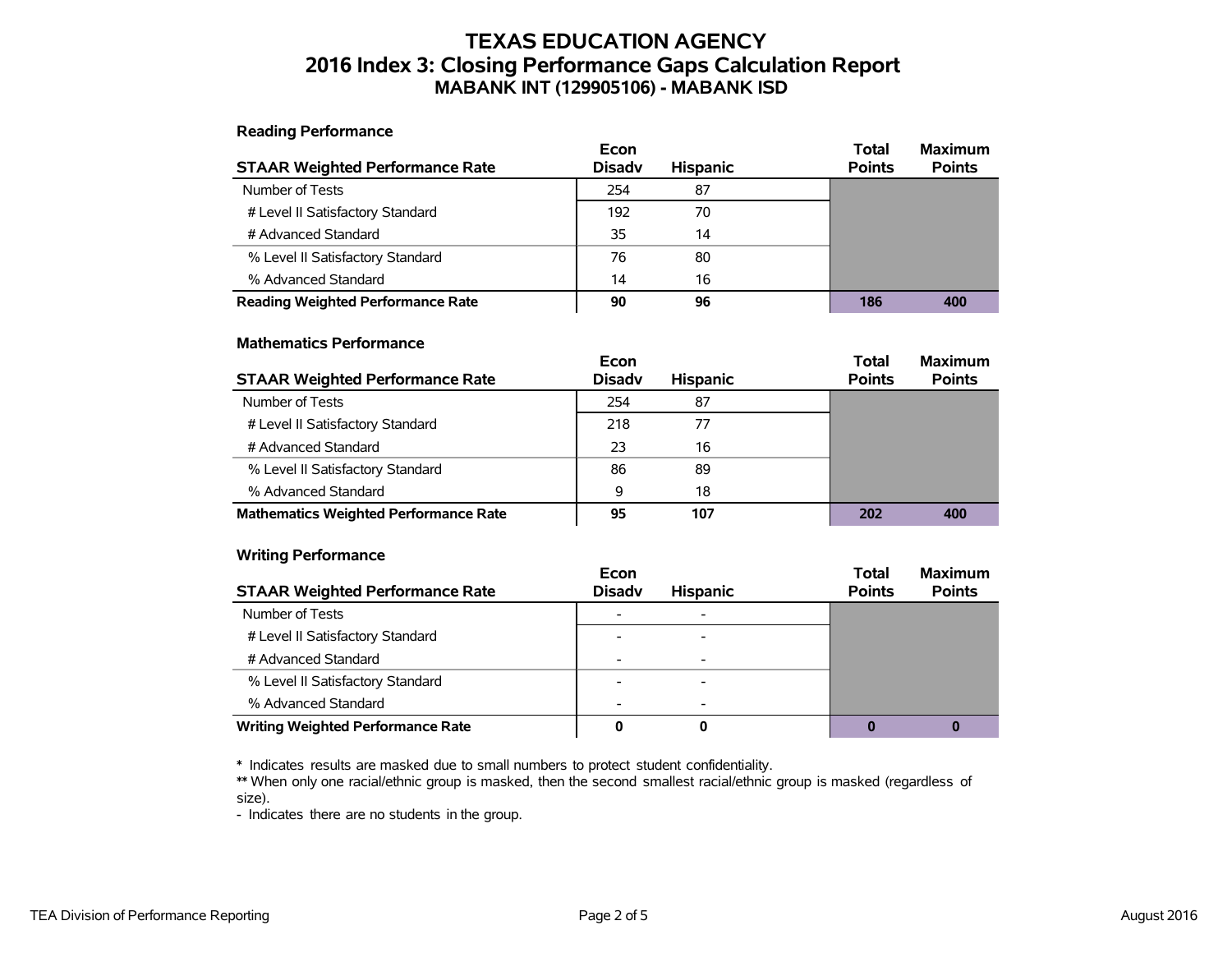## **TEXAS EDUCATION AGENCY 2016 Index 3: Closing Performance Gaps Calculation Report MABANK INT (129905106) - MABANK ISD**

#### **Science Performance**

|                                          | Econ          |                 | Total         | <b>Maximum</b> |
|------------------------------------------|---------------|-----------------|---------------|----------------|
| <b>STAAR Weighted Performance Rate</b>   | <b>Disady</b> | <b>Hispanic</b> | <b>Points</b> | <b>Points</b>  |
| Number of Tests                          | 126           | 46              |               |                |
| # Level II Satisfactory Standard         | 114           | 42              |               |                |
| # Advanced Standard                      | 16            | 8               |               |                |
| % Level II Satisfactory Standard         | 90            | 91              |               |                |
| % Advanced Standard                      | 13            | 17              |               |                |
| <b>Science Weighted Performance Rate</b> | 103           | 108             | 211           | 400            |

#### **Social Studies Performance**

|                                                 | Econ                     |                 | <b>Total</b>  | <b>Maximum</b> |
|-------------------------------------------------|--------------------------|-----------------|---------------|----------------|
| <b>STAAR Weighted Performance Rate</b>          | <b>Disadv</b>            | <b>Hispanic</b> | <b>Points</b> | <b>Points</b>  |
| Number of Tests                                 |                          |                 |               |                |
| # Level II Satisfactory Standard                |                          |                 |               |                |
| # Advanced Standard                             | $\overline{\phantom{0}}$ |                 |               |                |
| % Level II Satisfactory Standard                |                          |                 |               |                |
| % Advanced Standard                             |                          |                 |               |                |
| <b>Social Studies Weighted Performance Rate</b> |                          |                 |               |                |

\* Indicates results are masked due to small numbers to protect student confidentiality.

\*\* When only one racial/ethnic group is masked, then the second smallest racial/ethnic group is masked (regardless of size).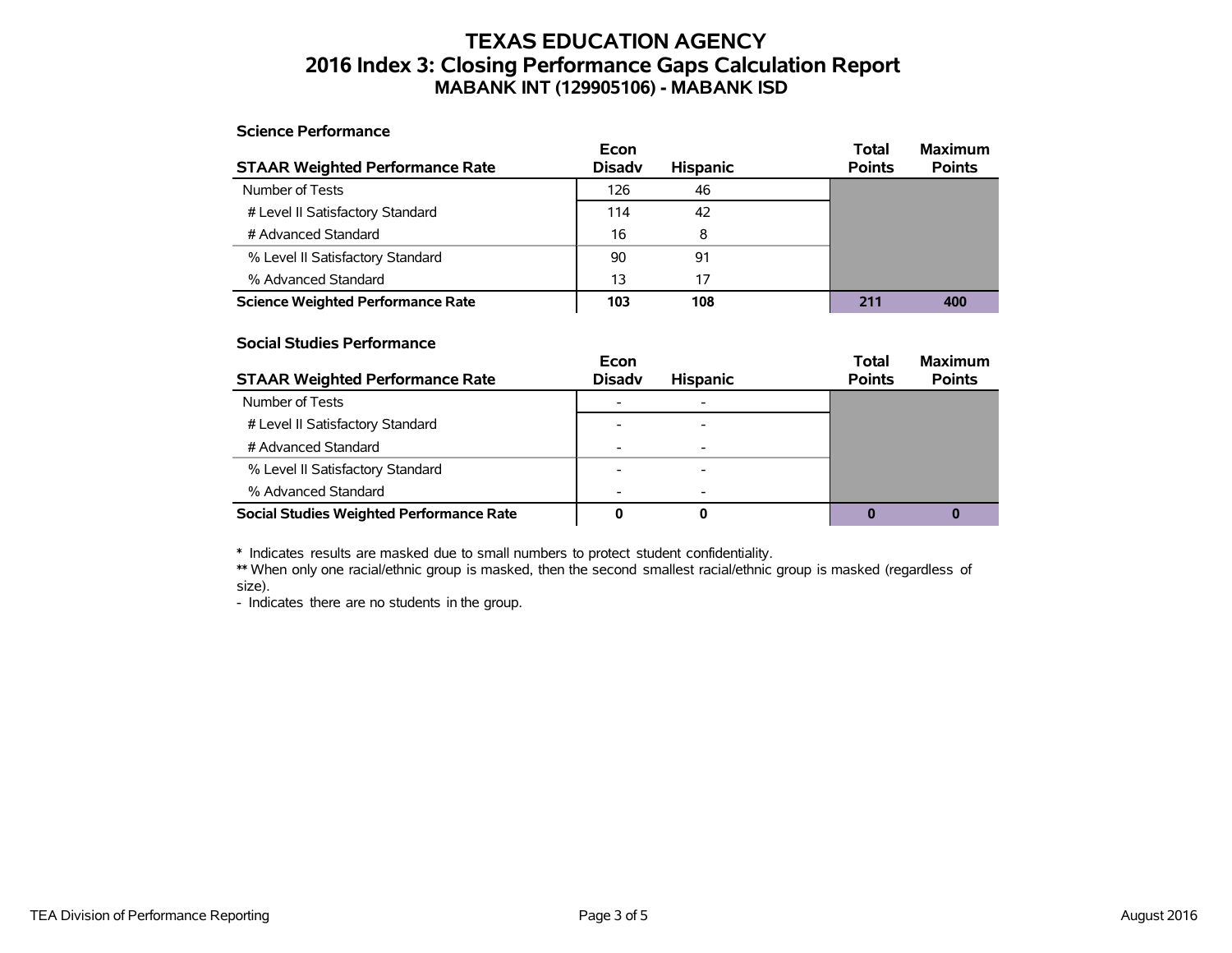### **TEXAS EDUCATION AGENCY 2016 Index 3: Closing Performance Gaps Data Table MABANK INT (129905106) - MABANK ISD**

| 2015 STAAR Performance - Used for Determining Lowest Performing Racial/Ethnic Group(s) | African<br>American | <b>Hispanic</b> | White      | American<br>Indian | Asian            | <b>Pacific</b><br><b>Islander</b> | Two or<br><b>More</b><br>Races |               |
|----------------------------------------------------------------------------------------|---------------------|-----------------|------------|--------------------|------------------|-----------------------------------|--------------------------------|---------------|
|                                                                                        |                     |                 |            |                    |                  |                                   |                                |               |
| <b>All Subjects</b><br>Percent of Tests<br>% Phase-in Satisfactory Standard            |                     | 78%             | 83%        |                    |                  |                                   |                                |               |
| Number of Tests<br><b>Total Tests</b>                                                  | 28                  | 193             | 851        | 6                  | 9                |                                   | 38                             |               |
|                                                                                        |                     |                 |            |                    |                  |                                   |                                |               |
| Reading<br>Number of Tests                                                             |                     |                 |            |                    |                  |                                   |                                |               |
| <b>Total Tests</b>                                                                     | 11                  | 76              | 349        | $\ast$             | $\ast$           |                                   | 14                             |               |
|                                                                                        |                     |                 |            |                    |                  |                                   |                                |               |
| <b>Mathematics</b><br>Number of Tests                                                  |                     |                 |            |                    |                  |                                   |                                |               |
| <b>Total Tests</b>                                                                     |                     | $\ast$<br>76    | 349        | $\ast$             | $\ast$           |                                   | 14                             |               |
|                                                                                        |                     |                 |            |                    |                  |                                   |                                |               |
|                                                                                        | African             |                 |            | American           |                  | <b>Pacific</b>                    | Two or<br><b>More</b>          | Econ          |
|                                                                                        | American            | <b>Hispanic</b> | White      | Indian             | Asian            | <b>Islander</b>                   | Races                          | <b>Disadv</b> |
| 2016 STAAR Performance                                                                 |                     |                 |            |                    |                  |                                   |                                |               |
| Reading<br>Percent of Tests                                                            |                     |                 |            |                    |                  |                                   |                                |               |
| % Level II Satisfactory Standard<br>% Advanced Standard                                |                     | 80%<br>16%      | 82%<br>22% | $\ast$<br>$\ast$   | $\ast$<br>$\ast$ |                                   |                                | 76%<br>14%    |
| Number of Tests                                                                        |                     |                 |            |                    |                  |                                   |                                |               |
| # Level II Satisfactory Standard                                                       |                     | 70              | 258        | $\ast$             | $\ast$           |                                   |                                | 192           |
| # Advanced Standard                                                                    |                     | 14              | 70         | $\ast$             | $\ast$           |                                   |                                | 35            |
| <b>Total Tests</b>                                                                     |                     | 87              | 314        | $\ast$             | $\ast$           |                                   |                                | 254           |
| <b>Mathematics</b><br>Percent of Tests                                                 |                     |                 |            |                    |                  |                                   |                                |               |
| % Level II Satisfactory Standard<br>% Advanced Standard                                |                     | 89%<br>18%      | 89%<br>14% | $\ast$<br>$\ast$   | $\ast$<br>$\ast$ |                                   |                                | 86%<br>9%     |
| Number of Tests                                                                        |                     |                 |            |                    |                  |                                   |                                |               |
| # Level II Satisfactory Standard                                                       |                     | 77              | 280        | $\ast$             | $\ast$           |                                   |                                | 218           |
| # Advanced Standard<br><b>Total Tests</b>                                              |                     | 16<br>87        | 43<br>314  | $\ast$             | $\ast$           |                                   |                                | 23<br>254     |

\* Indicates results are masked due to small numbers to protect student confidentiality.

\*\* When only one racial/ethnic group is masked, then the second smallest racial/ethnic group is masked (regardless of size).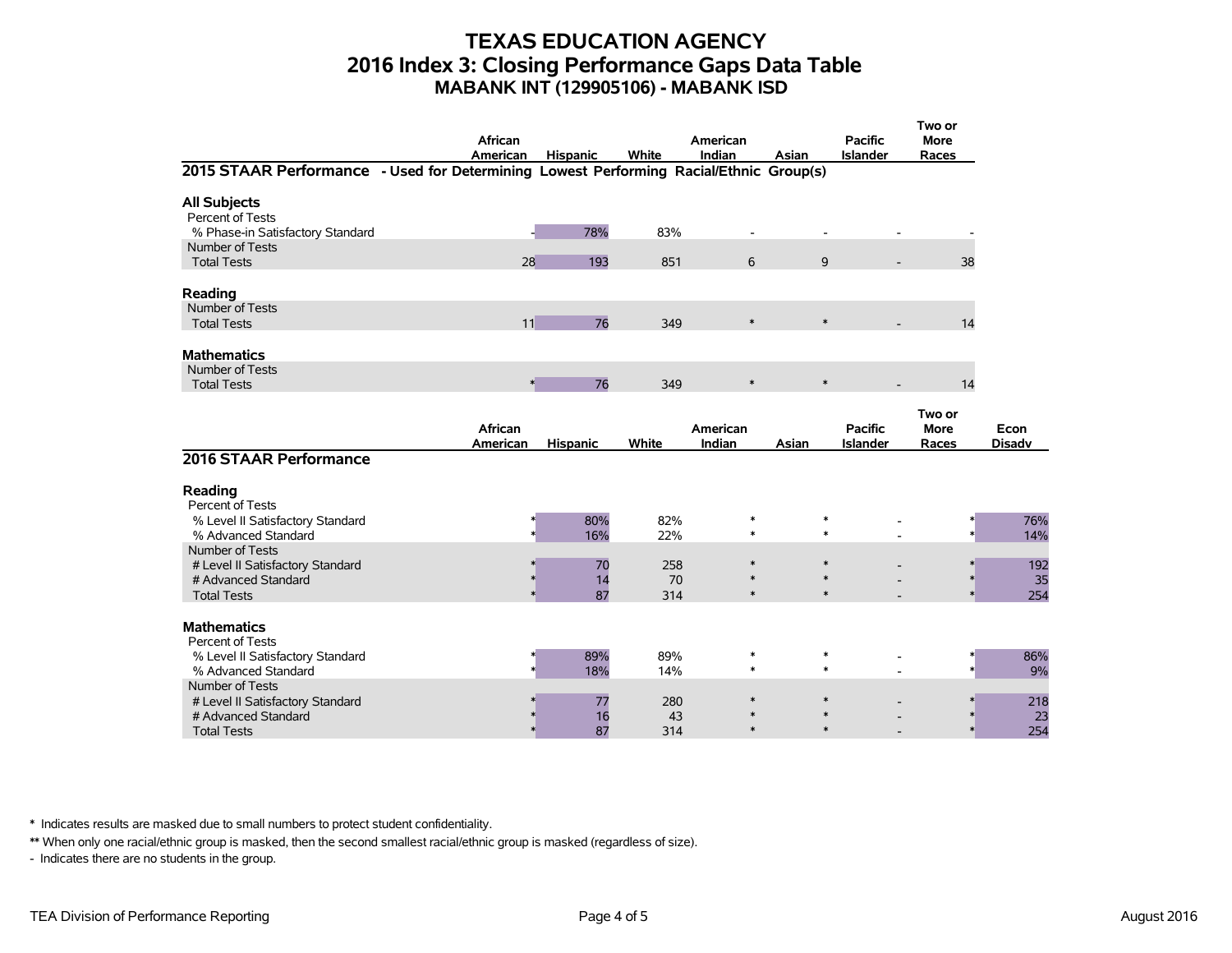## **TEXAS EDUCATION AGENCY 2016 Index 3: Closing Performance Gaps Data Table MABANK INT (129905106) - MABANK ISD**

|                                                                                                      | African<br>American | <b>Hispanic</b>              | White            | American<br><b>Indian</b> | Asian | <b>Pacific</b><br><b>Islander</b> | Two or<br><b>More</b><br>Races | Econ<br><b>Disadv</b> |
|------------------------------------------------------------------------------------------------------|---------------------|------------------------------|------------------|---------------------------|-------|-----------------------------------|--------------------------------|-----------------------|
| 2016 STAAR Performance                                                                               |                     |                              |                  |                           |       |                                   |                                |                       |
| Writing<br>Percent of Tests<br>% Level II Satisfactory Standard<br>% Advanced Standard               |                     |                              |                  |                           |       |                                   |                                |                       |
| Number of Tests<br># Level II Satisfactory Standard<br># Advanced Standard<br><b>Total Tests</b>     |                     |                              |                  |                           |       |                                   |                                |                       |
| <b>Science</b><br>Percent of Tests<br>% Level II Satisfactory Standard<br>% Advanced Standard        |                     | 91%<br>17%                   | 94%<br>18%       | $\ast$<br>$\ast$          |       | $\ast$<br>$\ast$                  |                                | 90%<br>13%            |
| Number of Tests<br># Level II Satisfactory Standard<br># Advanced Standard<br><b>Total Tests</b>     |                     | 42<br>$\boldsymbol{8}$<br>46 | 148<br>29<br>158 | $\ast$<br>∗<br>$\ast$     |       | $\ast$<br>$\ast$                  | $\ast$                         | 114<br>16<br>126      |
| <b>Social Studies</b><br>Percent of Tests<br>% Level II Satisfactory Standard<br>% Advanced Standard |                     |                              |                  |                           |       |                                   |                                |                       |
| Number of Tests<br># Level II Satisfactory Standard<br># Advanced Standard<br><b>Total Tests</b>     |                     |                              |                  |                           |       |                                   |                                |                       |

\* Indicates results are masked due to small numbers to protect student confidentiality.

\*\* When only one racial/ethnic group is masked, then the second smallest racial/ethnic group is masked (regardless of size).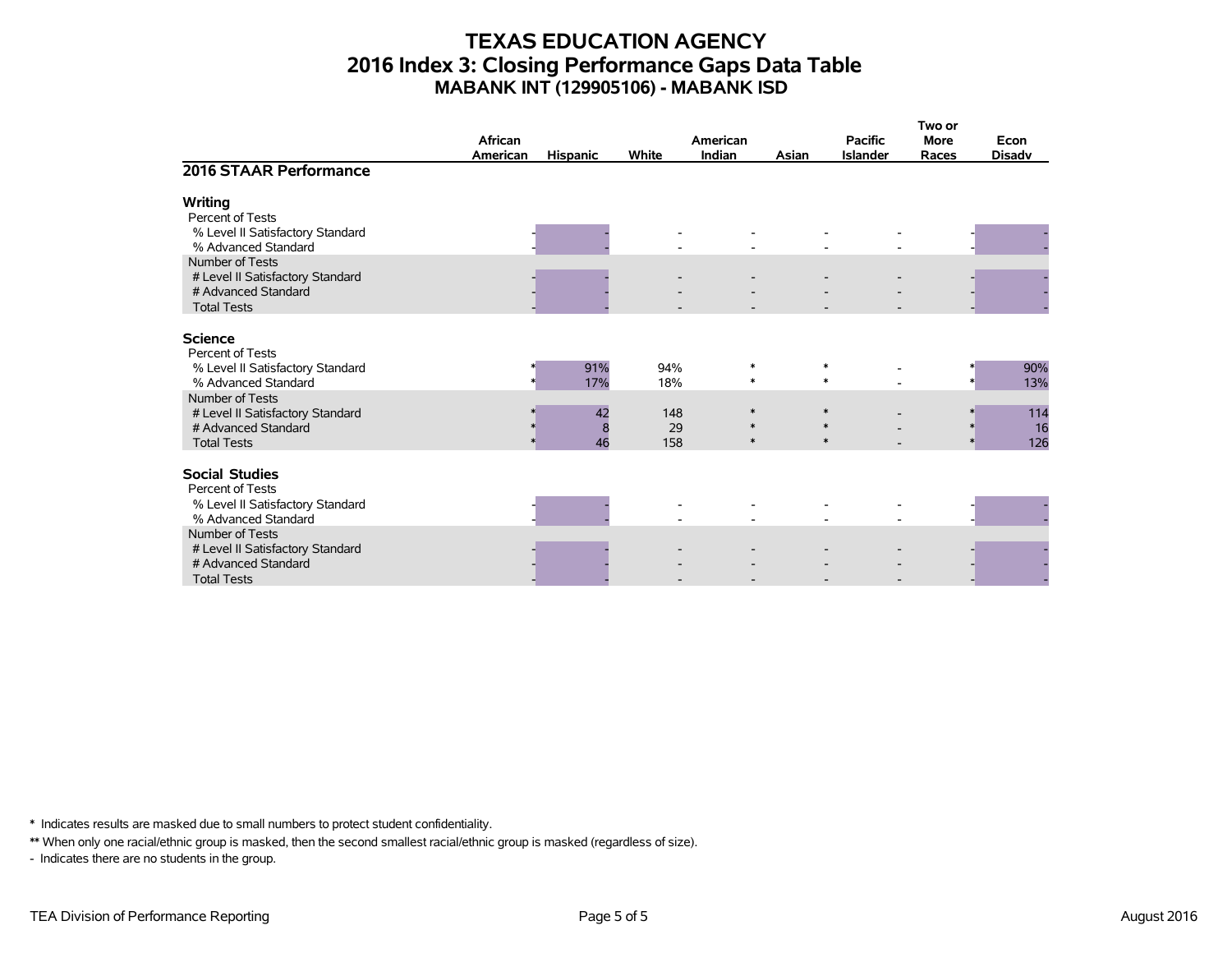# **TEXAS EDUCATION AGENCY 2016 Index 4: Postsecondary Readiness Calculation Report MABANK INT (129905106) - MABANK ISD**

|                                                               |                        |                     |          | <b>Total</b>  |                    |       |                                   |               |                      |            |                        |                      |
|---------------------------------------------------------------|------------------------|---------------------|----------|---------------|--------------------|-------|-----------------------------------|---------------|----------------------|------------|------------------------|----------------------|
| <b>Overall Performance</b>                                    | <b>Score</b>           |                     | Weight   | <b>Points</b> |                    |       |                                   |               |                      |            |                        |                      |
| <b>STAAR Postsecondary Readiness</b>                          | 38.3                   | 100%                |          | 38.3          |                    |       |                                   |               |                      |            |                        |                      |
| Index 4 Score (Target = 13)                                   |                        |                     |          |               | 38                 |       |                                   |               |                      |            |                        |                      |
|                                                               |                        |                     |          |               |                    |       |                                   | Two or        |                      |            |                        |                      |
| Indicator                                                     | All<br><b>Students</b> | African<br>American | Hispanic | White         | American<br>Indian | Asian | <b>Pacific</b><br><b>Islander</b> | More<br>Races | <b>Special</b><br>Ed | <b>ELL</b> | Total<br><b>Points</b> | Max<br><b>Points</b> |
| <b>STAAR Postsecondary Readiness Standard</b>                 |                        |                     |          |               |                    |       |                                   |               |                      |            |                        |                      |
| <b>STAAR Postsecondary Readiness</b>                          | 38%                    |                     | 37%      | 40%           |                    |       |                                   |               |                      |            | 115.0                  | 300                  |
| <b>STAAR Postsecondary Readiness</b><br><b>Standard Score</b> |                        |                     |          |               |                    |       |                                   |               |                      |            |                        | 38.3                 |

For more information on Index 4 calculations (annual dropout rate conversions or AEA bonus point calculations) see the 2016 Accountability Manual. Blank cells above represent student group indicators that do not meet the minimum size criteria.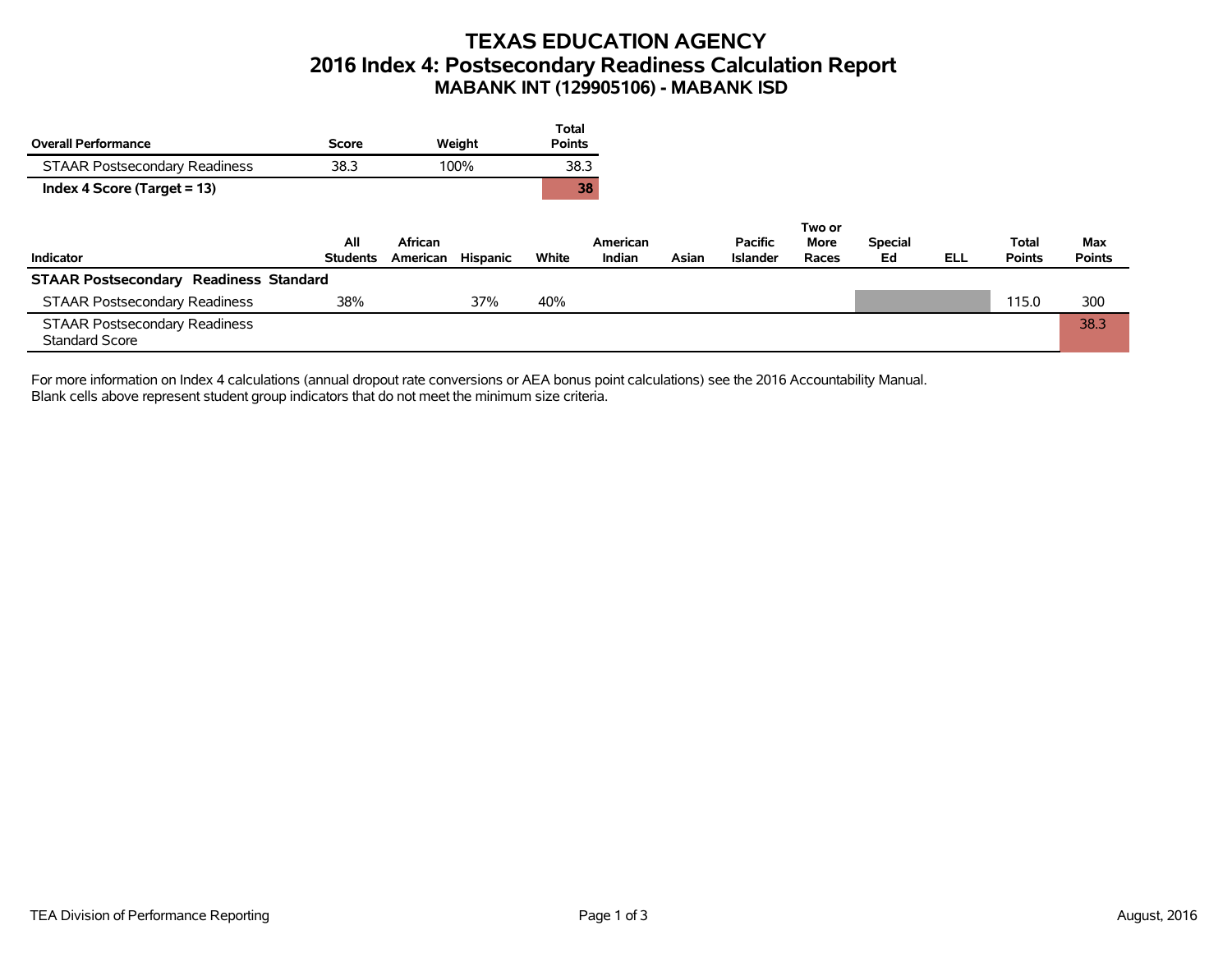## **TEXAS EDUCATION AGENCY 2016 Index 4: Postsecondary Readiness Data Table MABANK INT (129905106) - MABANK ISD**

|                                                                         | All             | African  |                 |       | American |        | <b>Pacific</b>  | Two or                   | <b>Special</b> |            |
|-------------------------------------------------------------------------|-----------------|----------|-----------------|-------|----------|--------|-----------------|--------------------------|----------------|------------|
|                                                                         | <b>Students</b> | American | <b>Hispanic</b> | White | Indian   | Asian  | <b>Islander</b> | <b>More Races</b>        | Ed             | <b>ELL</b> |
| 2016 STAAR Postsecondary Readiness                                      |                 |          |                 |       |          |        |                 |                          |                |            |
| % Meeting Postsecondary Readiness Standard                              | 38%             | ∗        | 37%             | 40%   | ∗        |        |                 |                          | n/a            | n/a        |
| # Meeting Postsecondary Readiness Standard                              | 165             | $\ast$   | 31              | 125   | $\ast$   | $\ast$ |                 | $\ast$                   | n/a            | n/a        |
| <b>Total Students Tested</b>                                            | 436             | $\ast$   | 84              | 312   | $\ast$   | $\ast$ |                 | $\ast$                   | n/a            | n/a        |
| 4-Year Graduation Rate (Gr 9-12): Class of 2015<br>% Graduated          |                 |          |                 |       |          |        |                 |                          |                |            |
| # Graduated                                                             |                 |          |                 |       |          |        |                 |                          |                |            |
| <b>Total in Class</b>                                                   |                 |          |                 |       |          |        |                 |                          |                |            |
| 5-Year Extended Graduation Rate (Gr 9-12): Class of 2014<br>% Graduated |                 |          |                 |       |          |        |                 |                          |                |            |
| # Graduated                                                             |                 |          |                 |       |          |        |                 |                          |                |            |
| <b>Total in Class</b>                                                   |                 |          |                 |       |          |        |                 |                          |                |            |
| Annual Dropout Rate (Gr 9-12): SY 2014-15<br>% Dropped Out              |                 |          |                 |       |          |        |                 |                          |                |            |
| # Dropped Out                                                           |                 |          |                 |       |          |        |                 |                          |                |            |
| # of Students                                                           |                 |          |                 |       |          |        |                 |                          |                |            |
| Longitudinal RHSP/DAP Graduates: Class of 2015<br>% RHSP/DAP Graduates  |                 |          |                 |       |          |        |                 |                          | n/a            | n/a        |
| # RHSP/DAP Graduates                                                    |                 |          |                 |       |          |        |                 | $\overline{\phantom{0}}$ | n/a            | n/a        |
| # of Graduates                                                          |                 |          |                 |       |          |        |                 | $\overline{\phantom{0}}$ | n/a            | n/a        |
| Longitudinal RHSP/DAP/FHSP-E/FHSP-DLA Graduates: Class of 2015          |                 |          |                 |       |          |        |                 |                          |                |            |
| % RHSP/DAP/FHSP-E/FHSP-DLA Graduates                                    |                 |          |                 |       |          |        |                 |                          | n/a            | n/a        |
| # RHSP/DAP/FHSP-E/FHSP-DLA Graduates                                    |                 |          |                 |       |          |        |                 | $\overline{\phantom{0}}$ | n/a            | n/a        |
| # of Graduates                                                          |                 |          |                 |       |          |        |                 |                          | n/a            | n/a        |

\* Indicates results are masked due to small numbers to protect student confidentiality.

\*\* When only one ethnic/race group is masked, then the second smallest ethnic/race group is masked (regardless of size).

- Indicates there are no students in the group.

n/a Indicates the student group is not applicable to Index 4.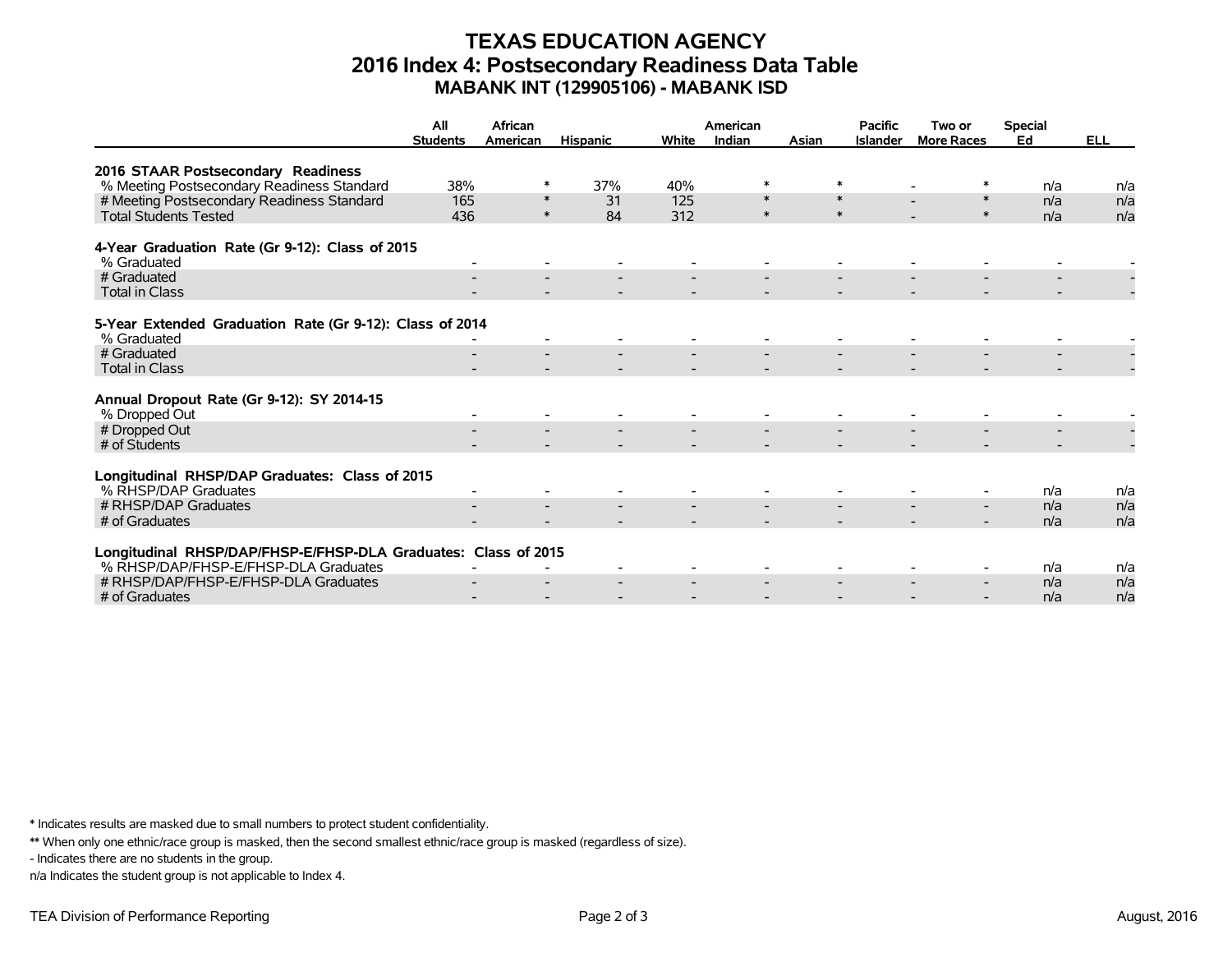## **TEXAS EDUCATION AGENCY 2016 Index 4: Postsecondary Readiness Data Table MABANK INT (129905106) - MABANK ISD**

|                                                       | All             | African                                              |                          |                          | American                 |                          | <b>Pacific</b>           | Two or                                               | <b>Special</b> |      |
|-------------------------------------------------------|-----------------|------------------------------------------------------|--------------------------|--------------------------|--------------------------|--------------------------|--------------------------|------------------------------------------------------|----------------|------|
|                                                       | <b>Students</b> | American                                             | <b>Hispanic</b>          | White                    | Indian                   | Asian                    | <b>Islander</b>          | <b>More Races</b>                                    | Ed             | ELL. |
|                                                       |                 |                                                      |                          |                          |                          |                          |                          |                                                      |                |      |
| Annual RHSP/DAP Graduates: SY 2014-15                 |                 |                                                      |                          |                          |                          |                          |                          |                                                      |                |      |
| % RHSP/DAP Graduates                                  |                 | $\overline{\phantom{a}}$                             |                          |                          | $\overline{\phantom{0}}$ |                          | $\overline{\phantom{0}}$ |                                                      | n/a            | n/a  |
| # RHSP/DAP Graduates                                  |                 | $\overline{\phantom{0}}$<br>$\overline{\phantom{0}}$ | $\overline{\phantom{0}}$ | $\overline{\phantom{0}}$ | $\overline{\phantom{0}}$ |                          | $\overline{\phantom{0}}$ | $\overline{\phantom{0}}$<br>$\overline{\phantom{0}}$ | n/a            | n/a  |
| # of Graduates                                        |                 | $\overline{\phantom{a}}$                             |                          |                          | $\overline{\phantom{a}}$ | $\overline{\phantom{a}}$ |                          | $\overline{\phantom{a}}$                             | n/a            | n/a  |
|                                                       |                 |                                                      |                          |                          |                          |                          |                          |                                                      |                |      |
| Annual RHSP/DAP/FHSP-E/FHSP-DLA Graduates: SY 2014-15 |                 |                                                      |                          |                          |                          |                          |                          |                                                      |                |      |
| % RHSP/DAP/FHSP-E/FHSP-DLA Graduates                  |                 | $\overline{\phantom{a}}$<br>$\overline{\phantom{0}}$ |                          |                          | $\overline{\phantom{0}}$ |                          | $\overline{\phantom{0}}$ |                                                      | n/a            | n/a  |
| # RHSP/DAP/FHSP-E/FHSP-DLA Graduates                  |                 | $\overline{\phantom{0}}$<br>$\overline{\phantom{0}}$ | $\overline{\phantom{0}}$ | $\overline{\phantom{0}}$ | $\overline{\phantom{0}}$ |                          | $\overline{\phantom{0}}$ | $\overline{\phantom{0}}$<br>$\overline{\phantom{0}}$ | n/a            | n/a  |
| # of Graduates                                        |                 | $\overline{\phantom{a}}$<br>$\overline{\phantom{0}}$ |                          | $\overline{\phantom{0}}$ | $\overline{\phantom{0}}$ |                          | $\overline{\phantom{0}}$ | $\overline{\phantom{0}}$<br>-                        | n/a            | n/a  |
|                                                       |                 |                                                      |                          |                          |                          |                          |                          |                                                      |                |      |
| College and Career Readiness: SY 2014-15              |                 |                                                      |                          |                          |                          |                          |                          |                                                      |                |      |
| % College and Career Ready Graduates                  |                 | $\overline{\phantom{0}}$                             |                          |                          | $\overline{\phantom{0}}$ |                          | $\overline{\phantom{0}}$ |                                                      | n/a            | n/a  |
| # College and Career Ready Graduates                  |                 | $\overline{\phantom{0}}$<br>$\overline{\phantom{0}}$ | $\overline{\phantom{0}}$ | $\overline{\phantom{0}}$ | $\overline{\phantom{0}}$ |                          | $\overline{\phantom{0}}$ | $\overline{\phantom{0}}$<br>$\overline{\phantom{0}}$ | n/a            | n/a  |
| # of Graduates                                        |                 |                                                      |                          |                          |                          |                          |                          |                                                      | n/a            | n/a  |

\* Indicates results are masked due to small numbers to protect student confidentiality.

\*\* When only one ethnic/race group is masked, then the second smallest ethnic/race group is masked (regardless of size).

- Indicates there are no students in the group.

n/a Indicates the student group is not applicable to Index 4.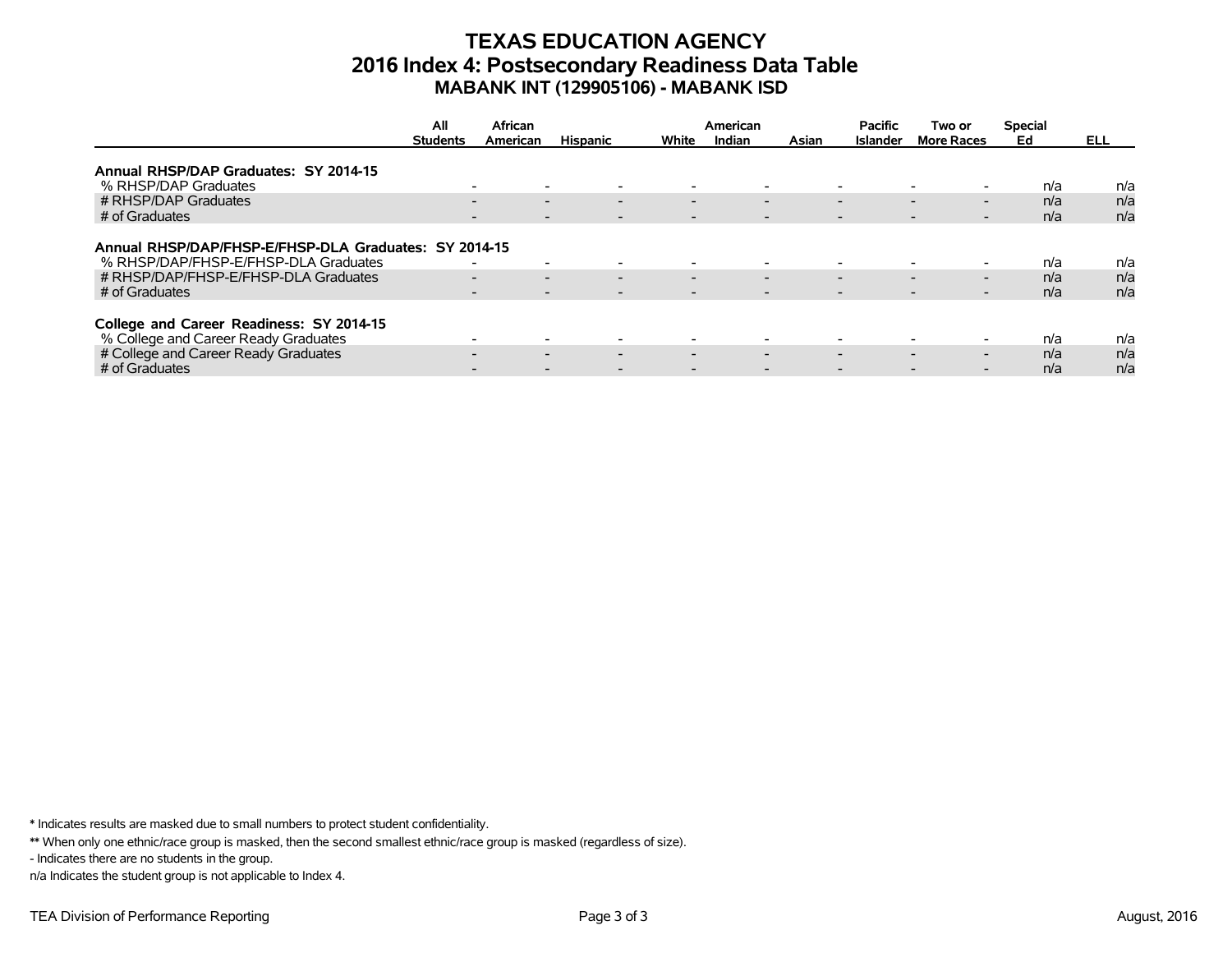#### **TEXAS EDUCATION AGENCY 2016 System Safeguards - Status Report MABANK INT (129905106) - MABANK ISD**

|                                                                                                         |                        |                              |           |           |                    |       |                            | Two or               |                       |                      | <b>ELL</b>               |         |                     |                          | Percent of                      |
|---------------------------------------------------------------------------------------------------------|------------------------|------------------------------|-----------|-----------|--------------------|-------|----------------------------|----------------------|-----------------------|----------------------|--------------------------|---------|---------------------|--------------------------|---------------------------------|
|                                                                                                         | All<br><b>Students</b> | African<br>American Hispanic |           | White     | American<br>Indian | Asian | <b>Pacific</b><br>Islander | <b>More</b><br>Races | Econ<br><b>Disadv</b> | <b>Special</b><br>Ed | (Current &<br>Monitored) | $ELL +$ | <b>Total</b><br>Met | <b>Total</b><br>Eligible | Eligible<br><b>Measures Met</b> |
| Performance Status - State                                                                              |                        |                              |           |           |                    |       |                            |                      |                       |                      |                          |         |                     |                          |                                 |
| <b>State Target</b>                                                                                     | 60%                    | 60%                          | 60%       | 60%       | 60%                | 60%   | 60%                        | 60%                  | 60%                   | 60%                  | 60%                      |         |                     |                          |                                 |
| Reading                                                                                                 | Y                      |                              | Y         | Y         |                    |       |                            |                      | Υ                     | N                    |                          |         | 4                   | 5                        | 80                              |
| Mathematics                                                                                             | Y                      |                              | Y         | Y         |                    |       |                            |                      | Y                     | Y                    |                          |         | 5                   | 5                        | 100                             |
| Writing                                                                                                 |                        |                              |           |           |                    |       |                            |                      |                       |                      |                          |         | $\Omega$            | $\mathbf 0$              |                                 |
| Science                                                                                                 | Υ                      |                              | Y         | Υ         |                    |       |                            |                      | Y                     | Υ                    |                          |         | 5                   | 5                        | 100                             |
| <b>Social Studies</b>                                                                                   |                        |                              |           |           |                    |       |                            |                      |                       |                      |                          |         | $\mathbf 0$         | $\mathbf 0$              |                                 |
| <b>Total</b>                                                                                            |                        |                              |           |           |                    |       |                            |                      |                       |                      |                          |         | 14                  | 15                       | 93                              |
| <b>Performance Status - Federal</b>                                                                     |                        |                              |           |           |                    |       |                            |                      |                       |                      |                          |         |                     |                          |                                 |
| <b>Federal Target</b>                                                                                   | 87%                    | 87%                          | 87%       | 87%       |                    |       |                            |                      | 87%                   | 87%                  | 87%                      |         |                     |                          |                                 |
| Reading                                                                                                 | ${\sf N}$              |                              | ${\sf N}$ | ${\sf N}$ | n/a                | n/a   | n/a                        | n/a                  | ${\sf N}$             | ${\sf N}$            |                          | n/a     |                     |                          |                                 |
| <b>Mathematics</b>                                                                                      | Y                      |                              | Y         | Y         | n/a                | n/a   | n/a                        | n/a                  | N                     | $\mathsf{N}$         |                          | n/a     |                     |                          |                                 |
| <b>Participation Status</b>                                                                             |                        |                              |           |           |                    |       |                            |                      |                       |                      |                          |         |                     |                          |                                 |
| Target                                                                                                  | 95%                    | 95%                          | 95%       | 95%       | 95%                | 95%   | 95%                        | 95%                  | 95%                   | 95%                  |                          | 95%     |                     |                          |                                 |
| Reading                                                                                                 | Y                      |                              | Y         | Y         |                    |       |                            |                      | Υ                     | Y                    |                          |         | 5                   | 5                        | 100                             |
| Mathematics                                                                                             | Y                      |                              | Υ         | Y         |                    |       |                            |                      | Y                     | Υ                    |                          |         | 5                   | 5                        | 100                             |
| Total                                                                                                   |                        |                              |           |           |                    |       |                            |                      |                       |                      |                          |         | 10                  | 10                       | 100                             |
| Federal Graduation Status (Target: See Reason Codes)<br><b>Graduation Target Met</b><br>Reason Code *** |                        |                              |           |           |                    |       |                            |                      |                       |                      |                          |         | $\mathbf 0$         | $\mathsf 0$              |                                 |
| Total                                                                                                   |                        |                              |           |           |                    |       |                            |                      |                       |                      |                          |         | $\mathbf 0$         | $\mathbf 0$              |                                 |
| District: Met Federal Limits on Alternative Assessments<br>Reading                                      |                        |                              |           |           |                    |       |                            |                      |                       |                      |                          |         |                     |                          |                                 |
| Alternate 1%                                                                                            | n/a                    |                              |           |           |                    |       |                            |                      |                       |                      |                          |         |                     |                          |                                 |
| Number Proficient                                                                                       | n/a                    |                              |           |           |                    |       |                            |                      |                       |                      |                          |         |                     |                          |                                 |
| <b>Total Federal Cap Limit</b>                                                                          | n/a                    |                              |           |           |                    |       |                            |                      |                       |                      |                          |         |                     |                          |                                 |
| Mathematics                                                                                             |                        |                              |           |           |                    |       |                            |                      |                       |                      |                          |         |                     |                          |                                 |
| Alternate 1%                                                                                            | n/a                    |                              |           |           |                    |       |                            |                      |                       |                      |                          |         |                     |                          |                                 |
| Number Proficient                                                                                       | n/a                    |                              |           |           |                    |       |                            |                      |                       |                      |                          |         |                     |                          |                                 |
| <b>Total Federal Cap Limit</b>                                                                          | n/a                    |                              |           |           |                    |       |                            |                      |                       |                      |                          |         |                     |                          |                                 |
| <b>Total</b>                                                                                            |                        |                              |           |           |                    |       |                            |                      |                       |                      |                          |         |                     |                          |                                 |
| <b>Overall Total</b>                                                                                    |                        |                              |           |           |                    |       |                            |                      |                       |                      |                          |         | 24                  | 25                       | 96                              |

+ Participation uses ELL (Current), Graduation uses ELL (Ever HS)

\*\*\* Federal Graduation Rate Reason Codes:

 $a =$  Graduation Rate Goal of 90% c = Safe Harbor Target of a 10% decrease in difference from the prior year rate and the Goal b = Four-year Graduation Rate Target of 90%  $b =$  Four-year Graduation Rate Target of 88%

Blank cells above represent student group indicators that do not meet the minimum size criteria.

n/a Indicates the student group is not applicable to System Safeguards.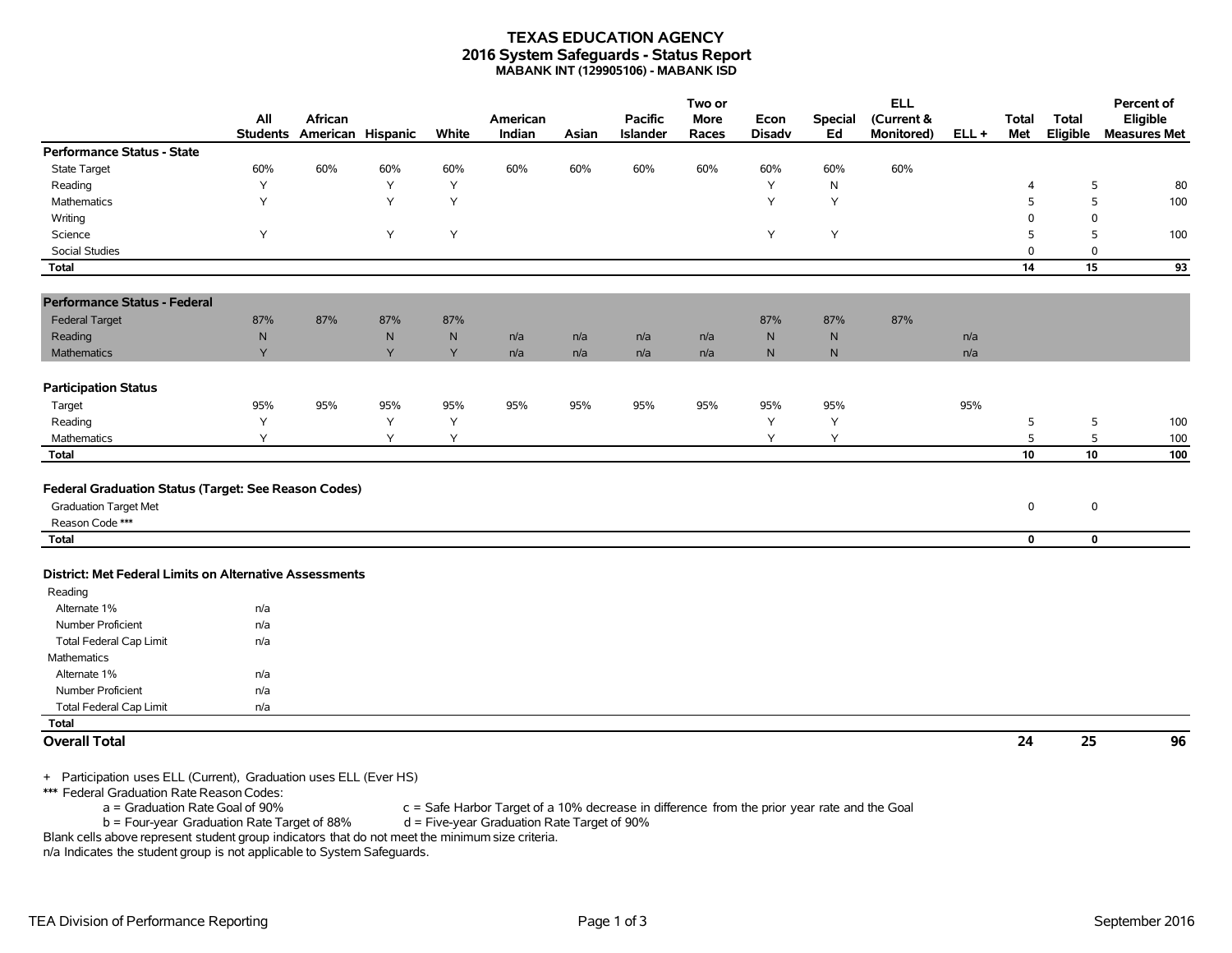#### **TEXAS EDUCATION AGENCY 2016 System Safeguards - Performance and Participation Data Table MABANK INT (129905106) - MABANK ISD**

|                                     |                 | African           |      |       |          |            |                          | Two or      |               |                | <b>ELL</b>        |                          |
|-------------------------------------|-----------------|-------------------|------|-------|----------|------------|--------------------------|-------------|---------------|----------------|-------------------|--------------------------|
|                                     | All             |                   |      |       | American |            | <b>Pacific</b>           | <b>More</b> | Econ          | <b>Special</b> | (Current &        | <b>ELL</b>               |
|                                     | <b>Students</b> | American Hispanic |      | White | Indian   | Asian      | <b>Islander</b>          | Races       | <b>Disadv</b> | Ed             | <b>Monitored)</b> | (Current)                |
| <b>Performance Rates</b>            |                 |                   |      |       |          |            |                          |             |               |                |                   |                          |
| Reading                             |                 |                   |      |       |          |            |                          |             |               |                |                   |                          |
| # at Level II Satisfactory Standard | 356             | 7                 | 70   | 258   | $\ast$   | $\ast$     |                          | 15          | 192           | 22             | 17                | n/a                      |
| <b>Total Tests</b>                  | 441             | 12                | 87   | 314   | $\ast$   | $\ast$     | ÷.                       | 20          | 254           | 56             | 26                | 11                       |
| % at Level II Satisfactory Standard | 81%             | 58%               | 80%  | 82%   | $\ast$   | $\ast$     | $\overline{\phantom{a}}$ | 75%         | 76%           | 39%            | 65%               | n/a                      |
| <b>Mathematics</b>                  |                 |                   |      |       |          |            |                          |             |               |                |                   |                          |
| # at Level II Satisfactory Standard | 391             | 8                 | 77   | 280   | $\ast$   | $\ast\ast$ | $\overline{\phantom{a}}$ | 18          | 218           | 40             | 24                | n/a                      |
| <b>Total Tests</b>                  | 441             | 12                | 87   | 314   | $\ast$   | $\ast\ast$ |                          | 20          | 254           | 56             | 26                | 11                       |
| % at Level II Satisfactory Standard | 89%             | 67%               | 89%  | 89%   | $\ast$   | 100%       |                          | 90%         | 86%           | 71%            | 92%               | n/a                      |
| Writing                             |                 |                   |      |       |          |            |                          |             |               |                |                   |                          |
| # at Level II Satisfactory Standard |                 |                   |      |       |          |            |                          |             |               |                |                   | n/a                      |
| <b>Total Tests</b>                  |                 |                   |      |       |          |            |                          |             |               |                |                   | $\overline{\phantom{a}}$ |
| % at Level II Satisfactory Standard |                 |                   |      |       |          |            |                          |             |               |                |                   | n/a                      |
| <b>Science</b>                      |                 |                   |      |       |          |            |                          |             |               |                |                   |                          |
| # at Level II Satisfactory Standard | 203             | $\ast$            | 42   | 148   | $\ast$   | $\ast$     |                          | 8           | 114           | 18             | 15                | n/a                      |
| <b>Total Tests</b>                  | 219             | $\ast$            | 46   | 158   | $\ast$   | $\ast$     |                          | 9           | 126           | 28             | 16                | 6                        |
| % at Level II Satisfactory Standard | 93%             | $\ast$            | 91%  | 94%   | $\ast$   | $\ast$     | ٠                        | 89%         | 90%           | 64%            | 94%               | n/a                      |
| <b>Social Studies</b>               |                 |                   |      |       |          |            |                          |             |               |                |                   |                          |
| # at Level II Satisfactory Standard |                 |                   |      |       |          |            |                          |             |               |                |                   | n/a                      |
| <b>Total Tests</b>                  |                 |                   |      |       |          |            |                          |             |               |                |                   | $\overline{\phantom{a}}$ |
| % at Level II Satisfactory Standard |                 |                   |      |       |          |            |                          |             |               |                |                   | n/a                      |
|                                     |                 |                   |      |       |          |            |                          |             |               |                |                   |                          |
| <b>Participation Rates</b>          |                 |                   |      |       |          |            |                          |             |               |                |                   |                          |
| Reading: 2015-2016 Assessments      |                 |                   |      |       |          |            |                          |             |               |                |                   |                          |
| <b>Number Participating</b>         | 463             | 14                | 91   | 329   | $\ast$   | $\ast\ast$ | ٠                        | 20          | 273           | 61             | n/a               | 12                       |
| <b>Total Students</b>               | 463             | 14                | 91   | 329   | $\ast$   | $\ast\ast$ |                          | 20          | 273           | 61             | n/a               | 12                       |
| Participation Rate                  | 100%            | 100%              | 100% | 100%  | $\ast$   | 100%       | $\overline{\phantom{a}}$ | 100%        | 100%          | 100%           | n/a               | 100%                     |
| Mathematics: 2015-2016 Assessments  |                 |                   |      |       |          |            |                          |             |               |                |                   |                          |
| Number Participating                | 463             | 14                | 91   | 329   | $\ast$   | $**$       |                          | 20          | 273           | 61             | n/a               | 12                       |
| <b>Total Students</b>               | 463             | 14                | 91   | 329   | $\ast$   | $\ast\ast$ |                          | 20          | 273           | 61             | n/a               | 12                       |
| Participation Rate                  | 100%            | 100%              | 100% | 100%  | $\ast$   | 100%       |                          | 100%        | 100%          | 100%           | n/a               | 100%                     |

\* Indicates results are masked due to smallnumbers to protect student confidentiality.

\*\* When only one racial/ethnic group is masked, then the second smallest racial/ethnic group is masked (regardless of size).

- Indicates there are no students in the group.

n/a Indicates the student group is not applicable to System Safeguards.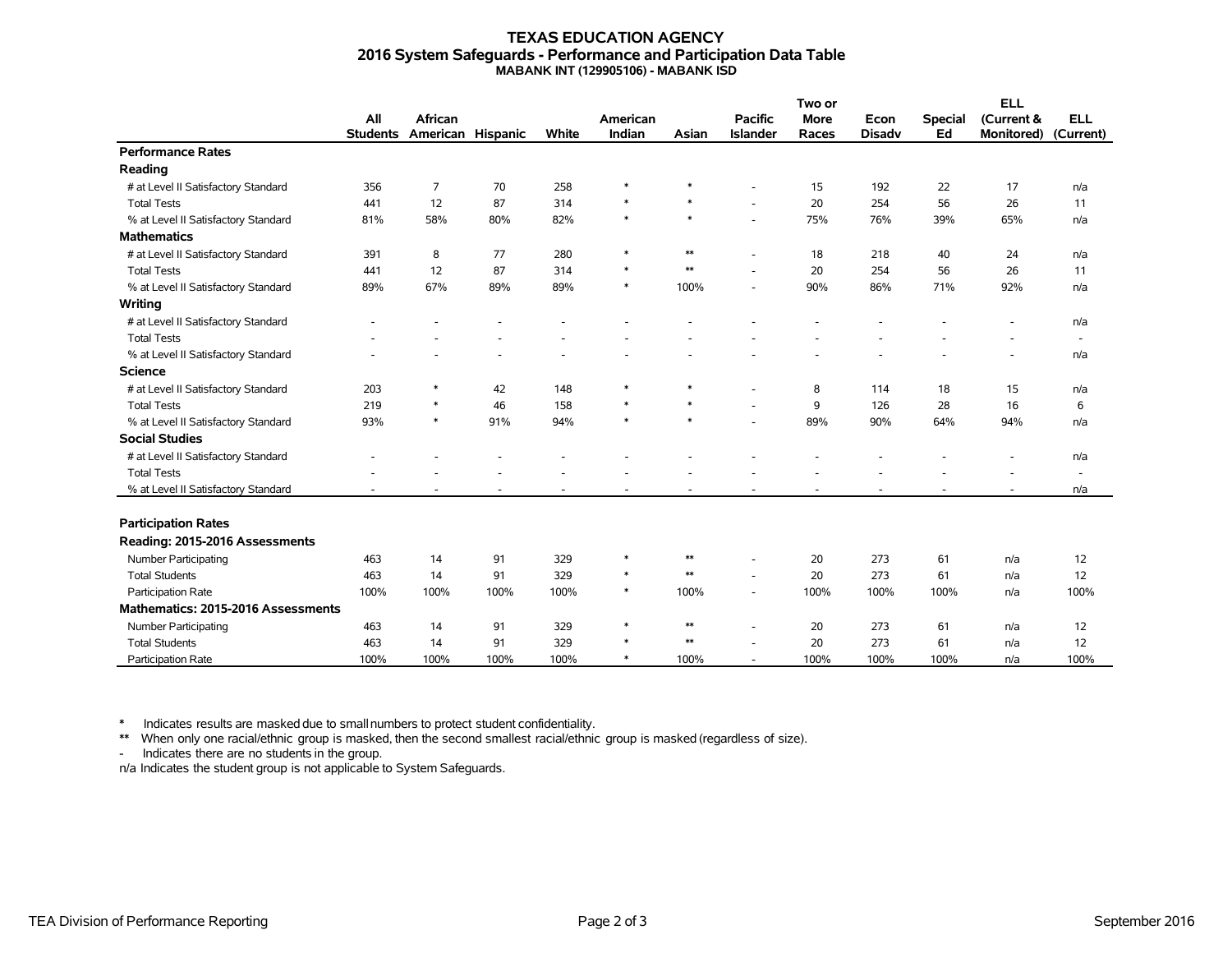#### **TEXAS EDUCATION AGENCY 2016 System Safeguards - Graduation and Federal Limits Data Table MABANK INT (129905106) - MABANK ISD**

|                                                                     |                 |                   |   |                          |          |       |                 | Two or                   |                          |                          |           |                          |
|---------------------------------------------------------------------|-----------------|-------------------|---|--------------------------|----------|-------|-----------------|--------------------------|--------------------------|--------------------------|-----------|--------------------------|
|                                                                     | All             | African           |   |                          | American |       | <b>Pacific</b>  | More                     | Econ                     | <b>Special</b>           | ELL       | <b>ELL</b>               |
|                                                                     | <b>Students</b> | American Hispanic |   | White                    | Indian   | Asian | <b>Islander</b> | Races                    | <b>Disady</b>            | Ed                       | (Ever HS) | (Current)                |
| <b>Federal Graduation Rates</b>                                     |                 |                   |   |                          |          |       |                 |                          |                          |                          |           |                          |
| 4-year Longitudinal Cohort Graduation Rate (Gr 9-12): Class of 2015 |                 |                   |   |                          |          |       |                 |                          |                          |                          |           |                          |
| Number Graduated                                                    |                 |                   |   |                          |          |       |                 |                          |                          |                          | ۰         | n/a                      |
| Total in Class                                                      |                 |                   | ۰ | $\overline{\phantom{a}}$ | ۰        |       |                 | $\overline{\phantom{a}}$ | $\overline{\phantom{a}}$ | $\overline{\phantom{a}}$ | ٠         | $\overline{\phantom{a}}$ |
| <b>Graduation Rate</b>                                              |                 |                   |   |                          |          |       |                 |                          |                          |                          |           | n/a                      |
| 4-year Longitudinal Cohort Graduation Rate (Gr 9-12): Class of 2014 |                 |                   |   |                          |          |       |                 |                          |                          |                          |           |                          |
| Number Graduated                                                    |                 |                   |   |                          |          |       |                 |                          |                          |                          | $\sim$    | n/a                      |
| Total in Class                                                      |                 |                   |   | $\overline{\phantom{a}}$ |          |       |                 |                          |                          |                          | -         | $\overline{\phantom{0}}$ |
| <b>Graduation Rate</b>                                              | -               |                   |   |                          |          |       |                 |                          |                          |                          | ۰         | n/a                      |
| 5-year Extended Graduation Rate (Gr 9-12): Class of 2014            |                 |                   |   |                          |          |       |                 |                          |                          |                          |           |                          |
| Number Graduated                                                    |                 |                   |   |                          |          |       |                 |                          |                          |                          |           | n/a                      |
| Total in Class                                                      | ۰               |                   | ۰ | $\overline{\phantom{a}}$ | ۰        |       |                 | $\overline{\phantom{a}}$ | $\sim$                   | $\overline{\phantom{a}}$ | ۰         | $\overline{\phantom{0}}$ |
| <b>Graduation Rate</b>                                              |                 |                   |   |                          |          |       |                 |                          |                          |                          |           | n/a                      |

#### **District: Met Federal Limits on Alternative Assessments**

| Reading                        |     |  |
|--------------------------------|-----|--|
| Number Proficient              | n/a |  |
| Total Federal Cap Limit        | n/a |  |
| <b>Mathematics</b>             |     |  |
| Number Proficient              | n/a |  |
| <b>Total Federal Cap Limit</b> | n/a |  |

\* Indicates results are masked due to smallnumbers to protect student confidentiality.

\*\* When only one racial/ethnic group is masked, then the second smallest racial/ethnic group is masked (regardless of size).

- Indicates there are no students in the group.

n/a Indicates the student group is not applicable to System Safeguards.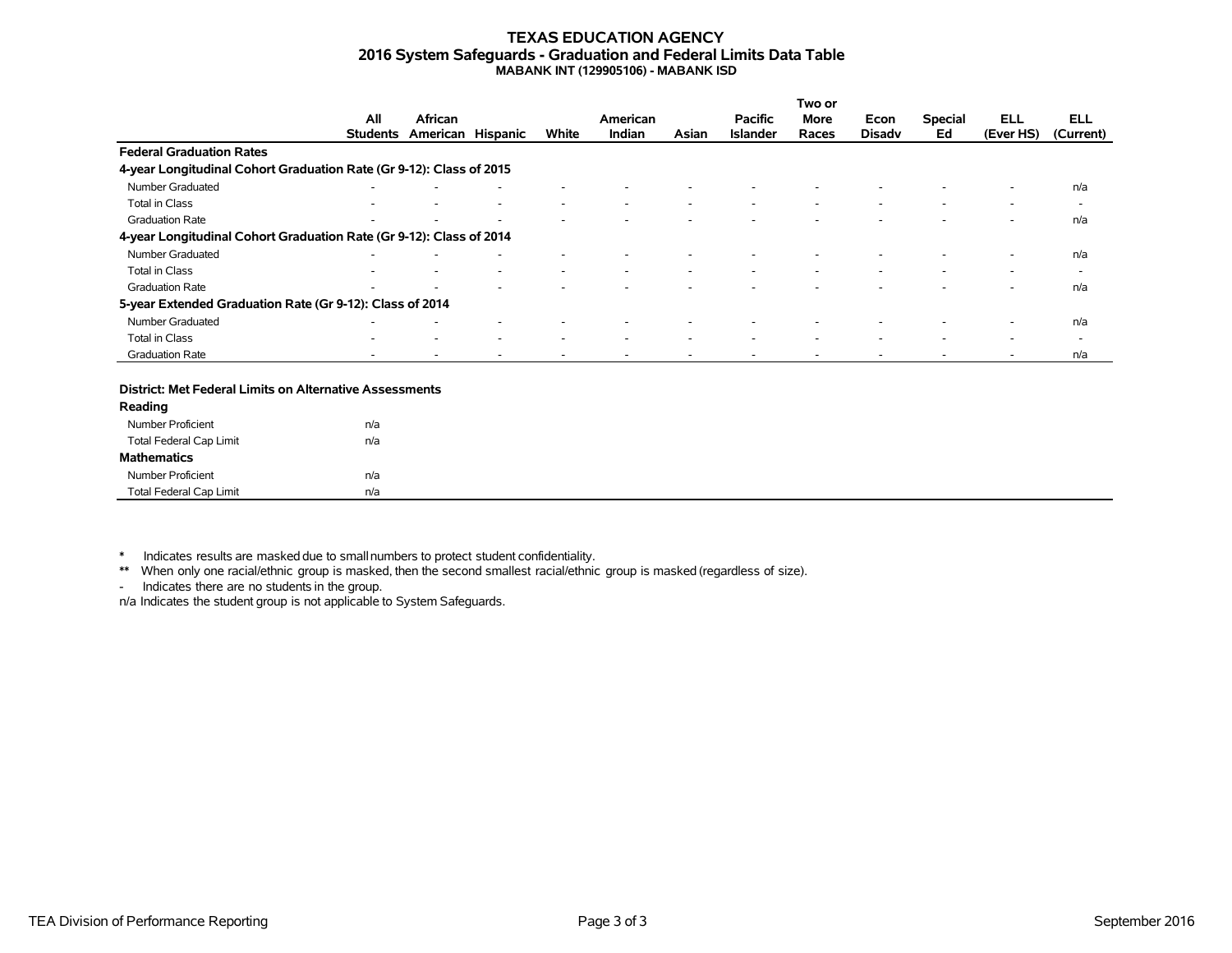### **TEXAS EDUCATION AGENCY 2016 Distinction Designation Summary - ELA/Reading MABANK INT (129905106) - MABANK ISD Campus Type: Middle School**

|                                                          | <b>Indicator</b> |                |
|----------------------------------------------------------|------------------|----------------|
| <b>Indicator</b>                                         | <b>Score</b>     | Quartile       |
| Attendance Rate                                          | 96.3%            | Q <sub>2</sub> |
| Greater Than Expected Student Growth in ELA/Reading      | 13.0%            | Q3             |
| Grade 3 Reading Performance (Level III)                  |                  |                |
| Grade 4 Reading Performance (Level III)                  |                  |                |
| Grade 4 Writing Performance (Level III)                  |                  |                |
| Grade 5 Reading Performance (Level III)                  | 20.0%            | Q <sub>2</sub> |
| Grade 6 Reading Performance (Level III)                  | 20.0%            | Q <sub>2</sub> |
| Grade 7 Reading Performance (Level III)                  |                  |                |
| Grade 7 Writing Performance (Level III)                  |                  |                |
| Grade 8 Reading Performance (Level III)                  |                  |                |
| EOC English I Performance (Level III)                    |                  |                |
| EOC English II Performance (Level III)                   |                  |                |
| AP/IB Examination Participation: ELA                     |                  |                |
| AP/IB Examination Performance: ELA                       |                  |                |
| <b>SAT/ACT Participation</b>                             |                  |                |
| <b>SAT Performance: ELA</b>                              |                  |                |
| <b>ACT Performance: ELA</b>                              |                  |                |
| Advanced/Dual-Credit Course Completion Rate: ELA/Reading |                  |                |
| <b>Total Indicators for ELA/Reading</b>                  |                  | $0$ of $4$     |

Distinction Campus Outcome: 0 of 4 eligible indicators in Q1 (Top Quartile)

#### 0 of  $4 = 0%$

Distinction Target: Middle School = 50% or higher

### **NO DISTINCTION EARNED**

Blank values for an indicator score occur if the indicator is not applicable to that campus or does not meet the minimum size of 10 students.

Blank values for a quartile occur if there are fewer than 20 campuses in the campus comparison group for each qualifying indicator.

The attendance rate indicator is not subject specific; therefore, it applies to ELA/reading, mathematics, science, and social studies. Consequently, this indicator cannot be the sole measure used by a campus to attain a distinction.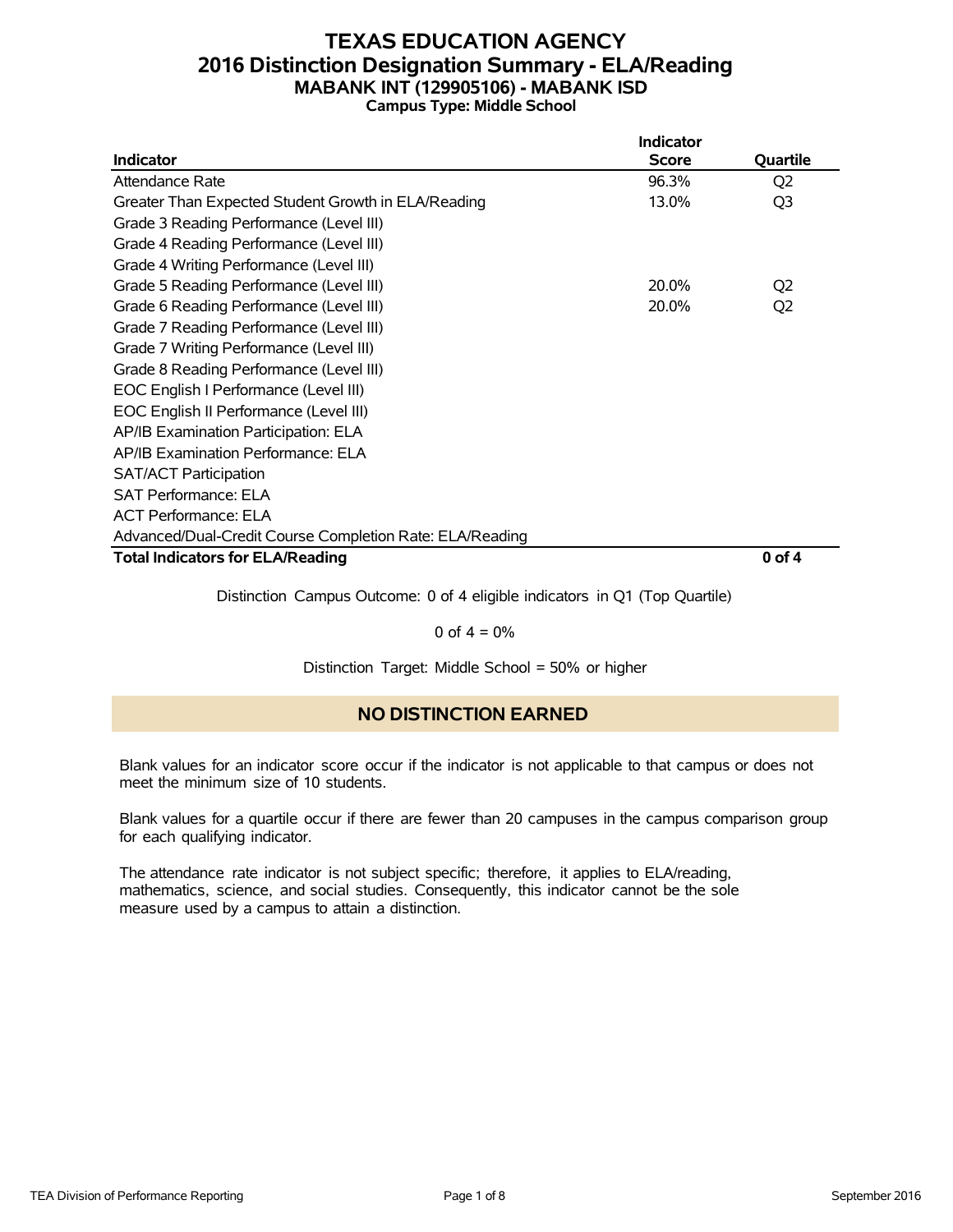### **TEXAS EDUCATION AGENCY 2016 Distinction Designation Summary - Mathematics MABANK INT (129905106) - MABANK ISD Campus Type: Middle School**

|                                                          | Indicator    |                |
|----------------------------------------------------------|--------------|----------------|
| Indicator                                                | <b>Score</b> | Quartile       |
| Attendance Rate                                          | 96.3%        | Q <sub>2</sub> |
| Greater Than Expected Student Growth in Mathematics      | 12.0%        | Q <sub>3</sub> |
| Grade 3 Mathematics Performance (Level III)              |              |                |
| Grade 4 Mathematics Performance (Level III)              |              |                |
| Grade 5 Mathematics Performance (Level III)              | 15.0%        | Q <sub>2</sub> |
| Grade 6 Mathematics Performance (Level III)              | 14.0%        | Q <sub>2</sub> |
| Grade 7 Mathematics Performance (Level III)              |              |                |
| Grade 8 Mathematics Performance (Level III)              |              |                |
| Algebra I by Grade 8 - Participation                     |              |                |
| EOC Algebra I Performance (Level III)                    |              |                |
| AP/IB Examination Participation: Mathematics             |              |                |
| AP/IB Examination Performance: Mathematics               |              |                |
| <b>SAT/ACT Participation</b>                             |              |                |
| <b>SAT Performance: Mathematics</b>                      |              |                |
| <b>ACT Performance: Mathematics</b>                      |              |                |
| Advanced/Dual-Credit Course Completion Rate: Mathematics |              |                |
| <b>Total Indicators for Mathematics</b>                  |              | 0 of 4         |

Distinction Campus Outcome: 0 of 4 eligible indicators in Q1 (Top Quartile)

0 of  $4 = 0%$ 

Distinction Target: Middle School = 50% or higher

### **NO DISTINCTION EARNED**

Blank values for an indicator score occur if the indicator is not applicable to that campus or does not meet the minimum size of 10 students.

Blank values for a quartile occur if there are fewer than 20 campuses in the campus comparison group for each qualifying indicator.

The attendance rate indicator is not subject specific; therefore, it applies to ELA/reading, mathematics, science, and social studies. Consequently, this indicator cannot be the sole measure used by a campus to attain a distinction.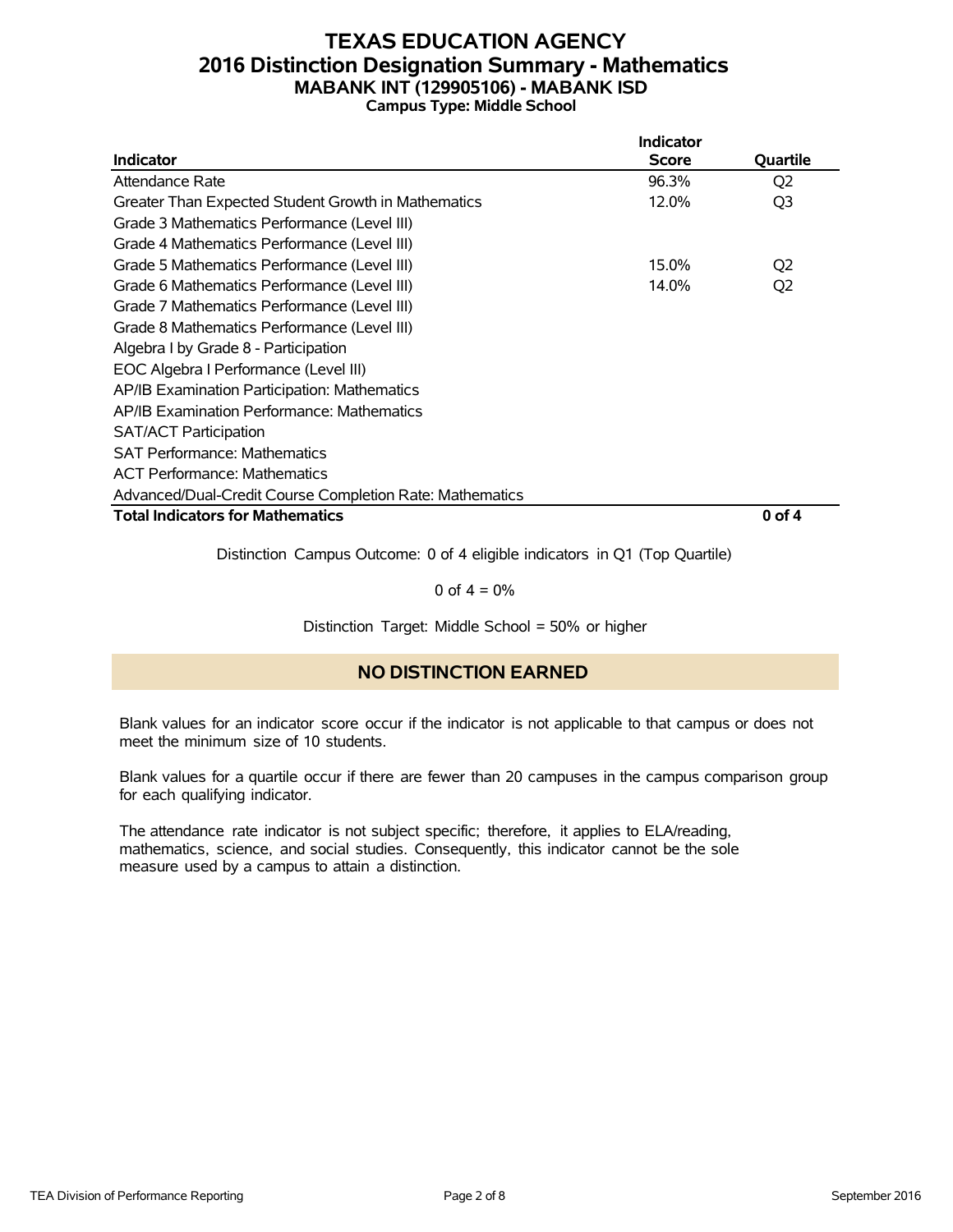### **TEXAS EDUCATION AGENCY 2016 Distinction Designation Summary - Science MABANK INT (129905106) - MABANK ISD Campus Type: Middle School**

|                                                      | <b>Indicator</b> |                |
|------------------------------------------------------|------------------|----------------|
| <b>Indicator</b>                                     | <b>Score</b>     | Quartile       |
| Attendance Rate                                      | 96.3%            | Q <sub>2</sub> |
| Grade 5 Science Performance (Level III)              | 17.0%            | Q1             |
| Grade 8 Science Performance (Level III)              |                  |                |
| EOC Biology Performance (Level III)                  |                  |                |
| AP/IB Examination Participation: Science             |                  |                |
| AP/IB Examination Performance: Science               |                  |                |
| ACT Performance: Science                             |                  |                |
| Advanced/Dual-Credit Course Completion Rate: Science |                  |                |
| <b>Total Indicators for Science</b>                  |                  | $1$ of 2       |

Distinction Campus Outcome: 1 of 2 eligible indicators in Q1 (Top Quartile)

1 of  $2 = 50%$ 

Distinction Target: Middle School = 50% or higher

### **DISTINCTION EARNED**

Blank values for an indicator score occur if the indicator is not applicable to that campus or does not meet the minimum size of 10 students.

Blank values for a quartile occur if there are fewer than 20 campuses in the campus comparison group for each qualifying indicator.

The attendance rate indicator is not subject specific; therefore, it applies to ELA/reading, mathematics, science, and social studies. Consequently, this indicator cannot be the sole measure used by a campus to attain a distinction.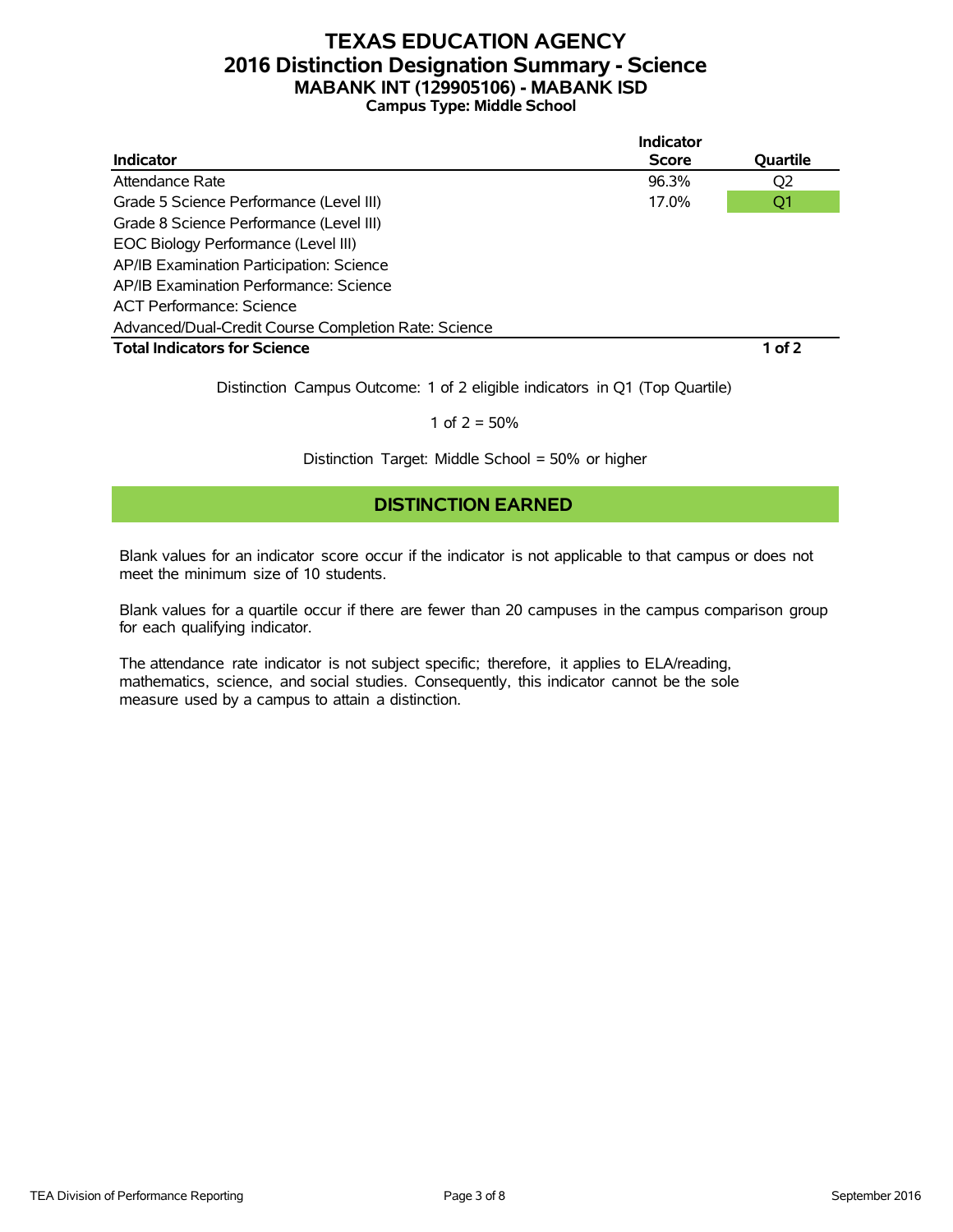## **TEXAS EDUCATION AGENCY 2016 Distinction Designation Summary - Social Studies MABANK INT (129905106) - MABANK ISD Campus Type: Middle School**

This campus is not eligible for this Distinction Designation. See the 2016 Accountability Manual for more information.

#### **NOT ELIGIBLE**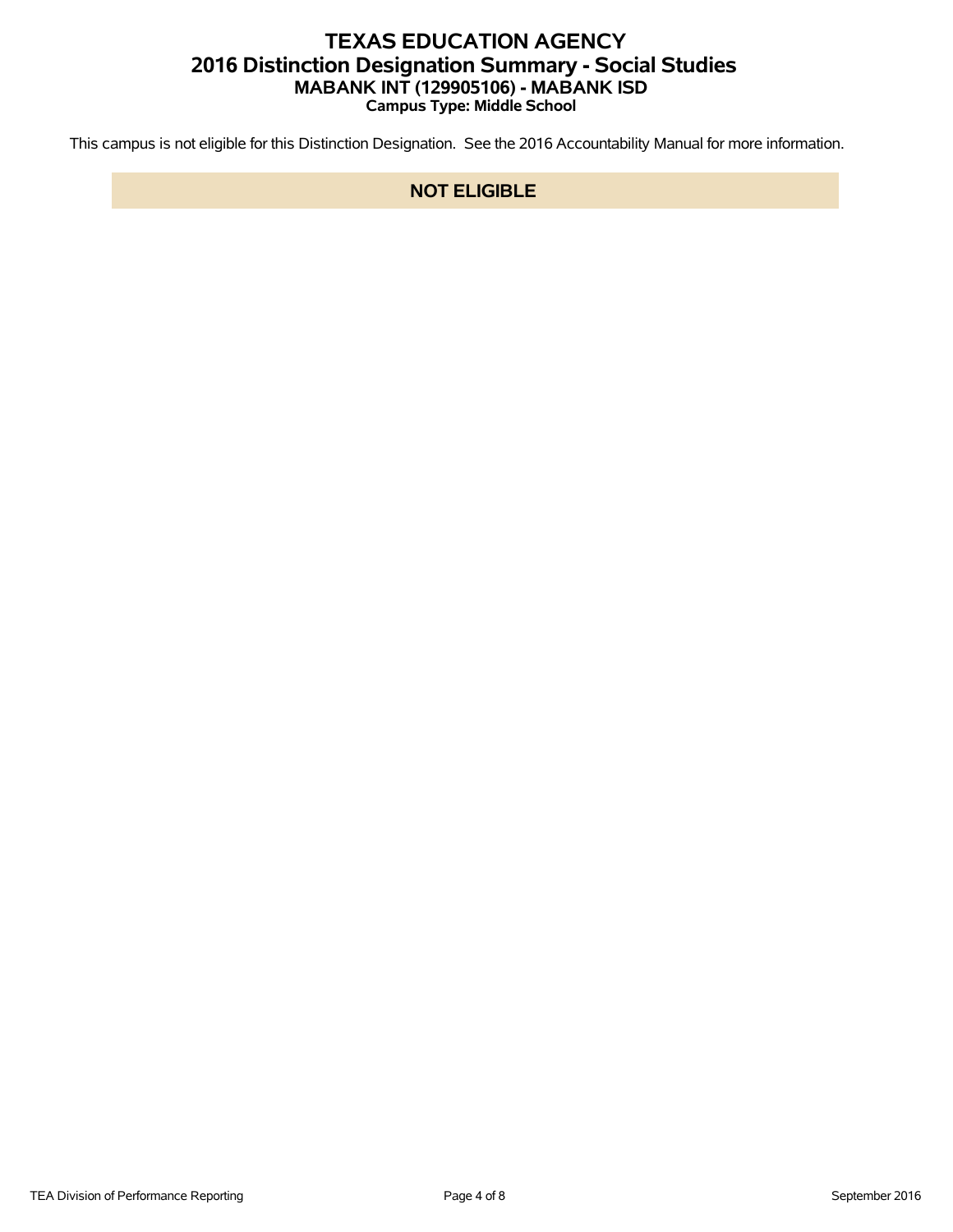#### **TEXAS EDUCATION AGENCY 2016 Distinction Designation Summary - Top 25% in Student Progress MABANK INT (129905106) - MABANK ISD Campus Type: Middle School**

|                                                |                             | Index 2      |
|------------------------------------------------|-----------------------------|--------------|
| <b>Campus Name</b>                             | <b>District Name</b>        | <b>Score</b> |
| 1 CARTER LOMAX MIDDLE (101917139)              | PASADENA ISD                | 48           |
| 2 BENITO JUAREZ MIDDLE (254901104)             | <b>CRYSTAL CITY ISD</b>     | 46           |
| 3 MT VERNON INT (080901102)                    | <b>MOUNT VERNON ISD</b>     | 46           |
| 4 FLOUR BLUFF INT (178914105)                  | <b>FLOUR BLUFF ISD</b>      | 45           |
| 5 MELILLO MIDDLE (101917140)                   | <b>PASADENA ISD</b>         | 45           |
| 6 MERKEL MIDDLE (221904042)                    | <b>MERKEL ISD</b>           | 45           |
| 7 STAFFORD INT (079910103)                     | <b>STAFFORD MSD</b>         | 45           |
| 8 WILLS POINT MIDDLE (234907041)               | <b>WILLS POINT ISD</b>      | 44           |
| 9 BLASCHKE/SHELDON ELEMENTARY (205903103)      | <b>INGLESIDE ISD</b>        | 43           |
| 10 JAMES A ARTHUR INT (220914101)              | <b>KENNEDALE ISD</b>        | 43           |
| 11 WOODGATE INT (161903106)                    | <b>MIDWAY ISD</b>           | 43           |
| 12 SUE CROUCH INT SCH (220912111)              | <b>CROWLEY ISD</b>          | 42           |
| 13 CROSS TIMBERS INT (220908202)               | <b>MANSFIELD ISD</b>        | 41           |
| 14 LUCILLE NASH INTERMEDIATE (129903102)       | <b>KAUFMAN ISD</b>          | 41           |
| 15 BIG SPRING INT (114901044)                  | <b>BIG SPRING ISD</b>       | 40           |
| 16 DREW INT (101906104)                        | <b>CROSBY ISD</b>           | 40           |
| 17 PLEASANTON INT (007905104)                  | PLEASANTON ISD              | 40           |
| 18 B MCDANIEL INT (091903045)                  | <b>DENISON ISD</b>          | 38           |
| 19 CRYAR INTERMEDIATE (170902073)              | <b>CONROE ISD</b>           | 38           |
| 20 GREGORY-PORTLAND INT (205902105)            | <b>GREGORY-PORTLAND ISD</b> | 38           |
| 21 S H CROWLEY INT (220912112)                 | <b>CROWLEY ISD</b>          | 38           |
| 22 BRENHAM MIDDLE (239901041)                  | <b>BRENHAM ISD</b>          | 37           |
| 23 DUBOSE INT (125901041)                      | <b>ALICE ISD</b>            | 37           |
| 24 HUDDLESTON INTERMEDIATE (043911102)         | PRINCETON ISD               | 37           |
| 25 VIDOR MIDDLE (181907104)                    | <b>VIDOR ISD</b>            | 37           |
| 26 GILBERT INT (072903103)                     | STEPHENVILLE ISD            | 36           |
| 27 GONZALES NORTH AVENUE INT (089901103)       | <b>GONZALES ISD</b>         | 36           |
| <b>MABANK INT (129905106)</b>                  | <b>MABANK ISD</b>           | 36           |
| 28 PINE TREE MIDDLE (092904043)                | PINE TREE ISD               | 36           |
| 29 AZLE EL (220915104)                         | AZLE ISD                    | 35           |
| 30 SPRINGTOWN INT (184902108)                  | <b>SPRINGTOWN ISD</b>       | 35           |
| 31 W E HOOVER EL (220915107)                   | <b>AZLE ISD</b>             | 35           |
| 32 WILLOW VISTA INT (188902103)                | <b>RIVER ROAD ISD</b>       | 35           |
| 33 BASTROP INT (011901104)                     | <b>BASTROP ISD</b>          | 34           |
| 34 BROWNWOOD INT (025902108)                   | BROWNWOOD ISD               | 33           |
| 35 DUNBAR MIDDLE (084901042)                   | <b>DICKINSON ISD</b>        | 33           |
| 36 J J WESSENDORFF MIDDLE (079901106)          | <b>LAMAR CISD</b>           | 33           |
| 37 B T WILSON SIXTH GRADE SCHOOL (133903104)   | <b>KERRVILLE ISD</b>        | 30           |
| 38 BAKER 6TH GRADE CAMPUS (101916042)          | LA PORTE ISD                | 27           |
| 39 HARDIN INT (146904042)                      | <b>HARDIN ISD</b>           | 25           |
| 40 J W HOLLOWAY SIXTH GRADE SCHOOL (212906042) | <b>WHITEHOUSE ISD</b>       | 24           |

Top 25% in Student Progress Target = Index 2 Score of 43

#### **NO DISTINCTION EARNED**

Blank values for an Index 2 Score occur if the indicator is not applicable to that campus or does not meet the minimum size of 10.

Where Index 2 scores are identical the campuses are listed alphabetically by campus name.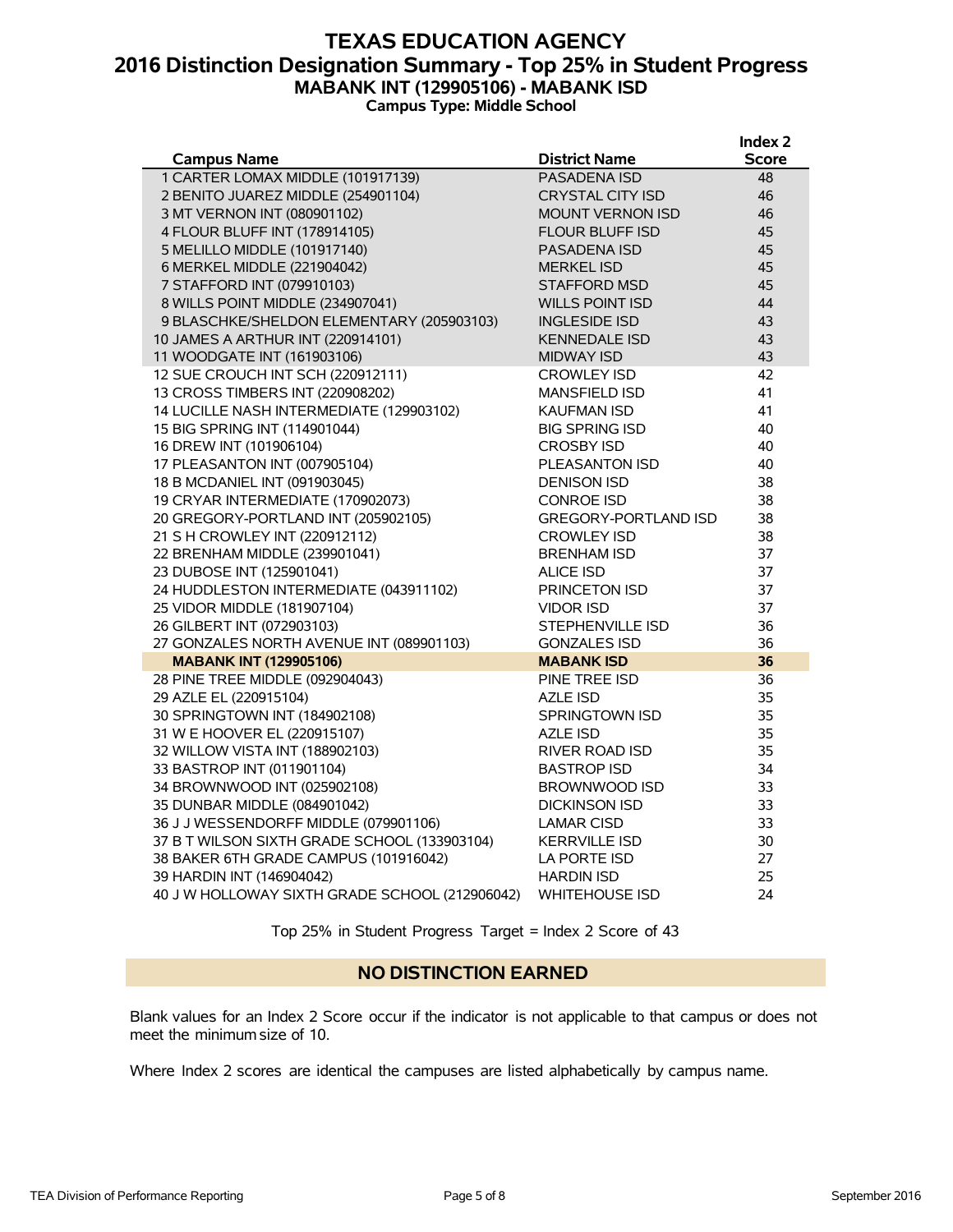#### **TEXAS EDUCATION AGENCY 2016 Distinction Designation Summary - Top 25% in Closing Performance Gaps MABANK INT (129905106) - MABANK ISD Campus Type: Middle School**

|                                                |                             | Index 3      |
|------------------------------------------------|-----------------------------|--------------|
| <b>Campus Name</b>                             | <b>District Name</b>        | <b>Score</b> |
| <b>MABANK INT (129905106)</b>                  | <b>MABANK ISD</b>           | 50           |
| 1 WOODGATE INT (161903106)                     | <b>MIDWAY ISD</b>           | 49           |
| 2 CARTER LOMAX MIDDLE (101917139)              | <b>PASADENA ISD</b>         | 48           |
| 3 MT VERNON INT (080901102)                    | <b>MOUNT VERNON ISD</b>     | 48           |
| 4 MELILLO MIDDLE (101917140)                   | <b>PASADENA ISD</b>         | 47           |
| 5 BAKER 6TH GRADE CAMPUS (101916042)           | LA PORTE ISD                | 45           |
| 6 HUDDLESTON INTERMEDIATE (043911102)          | <b>PRINCETON ISD</b>        | 45           |
| 7 GREGORY-PORTLAND INT (205902105)             | <b>GREGORY-PORTLAND ISD</b> | 44           |
| 8 BLASCHKE/SHELDON ELEMENTARY (205903103)      | <b>INGLESIDE ISD</b>        | 43           |
| 9 CRYAR INTERMEDIATE (170902073)               | <b>CONROE ISD</b>           | 43           |
| 10 STAFFORD INT (079910103)                    | <b>STAFFORD MSD</b>         | 43           |
| 11 B MCDANIEL INT (091903045)                  | <b>DENISON ISD</b>          | 42           |
| 12 CROSS TIMBERS INT (220908202)               | <b>MANSFIELD ISD</b>        | 42           |
| 13 FLOUR BLUFF INT (178914105)                 | <b>FLOUR BLUFF ISD</b>      | 42           |
| 14 GILBERT INT (072903103)                     | STEPHENVILLE ISD            | 42           |
| 15 W E HOOVER EL (220915107)                   | <b>AZLE ISD</b>             | 42           |
| 16 J W HOLLOWAY SIXTH GRADE SCHOOL (212906042) | <b>WHITEHOUSE ISD</b>       | 41           |
| 17 JAMES A ARTHUR INT (220914101)              | <b>KENNEDALE ISD</b>        | 41           |
| 18 SUE CROUCH INT SCH (220912111)              | <b>CROWLEY ISD</b>          | 41           |
| 19 VIDOR MIDDLE (181907104)                    | <b>VIDOR ISD</b>            | 40           |
| 20 B T WILSON SIXTH GRADE SCHOOL (133903104)   | <b>KERRVILLE ISD</b>        | 39           |
| 21 BRENHAM MIDDLE (239901041)                  | <b>BRENHAM ISD</b>          | 39           |
| 22 SPRINGTOWN INT (184902108)                  | SPRINGTOWN ISD              | 39           |
| 23 J J WESSENDORFF MIDDLE (079901106)          | <b>LAMAR CISD</b>           | 38           |
| 24 S H CROWLEY INT (220912112)                 | <b>CROWLEY ISD</b>          | 38           |
| 25 AZLE EL (220915104)                         | AZLE ISD                    | 37           |
| 26 DUNBAR MIDDLE (084901042)                   | <b>DICKINSON ISD</b>        | 37           |
| 27 LUCILLE NASH INTERMEDIATE (129903102)       | <b>KAUFMAN ISD</b>          | 37           |
| 28 PLEASANTON INT (007905104)                  | PLEASANTON ISD              | 37           |
| 29 WILLS POINT MIDDLE (234907041)              | <b>WILLS POINT ISD</b>      | 37           |
| 30 DREW INT (101906104)                        | <b>CROSBY ISD</b>           | 36           |
| 31 MERKEL MIDDLE (221904042)                   | <b>MERKEL ISD</b>           | 35           |
| 32 PINE TREE MIDDLE (092904043)                | PINE TREE ISD               | 35           |
| 33 WILLOW VISTA INT (188902103)                | RIVER ROAD ISD              | 35           |
| 34 DUBOSE INT (125901041)                      | <b>ALICE ISD</b>            | 33           |
| 35 GONZALES NORTH AVENUE INT (089901103)       | <b>GONZALES ISD</b>         | 32           |
| 36 BROWNWOOD INT (025902108)                   | BROWNWOOD ISD               | 31           |
| 37 HARDIN INT (146904042)                      | <b>HARDIN ISD</b>           | 31           |
| 38 BASTROP INT (011901104)                     | <b>BASTROP ISD</b>          | 30           |
| 39 BENITO JUAREZ MIDDLE (254901104)            | <b>CRYSTAL CITY ISD</b>     | 26           |
| 40 BIG SPRING INT (114901044)                  | <b>BIG SPRING ISD</b>       | 25           |

Top 25% in Closing Performance Gaps Target = Index 3 Score of 43

#### **DISTINCTION EARNED**

Blank values for an Index 3 Score occur if the indicator is not applicable to that campus or does not meet the minimum size of 10.

Where Index 3 scores are identical the campuses are listed alphabetically by campus name.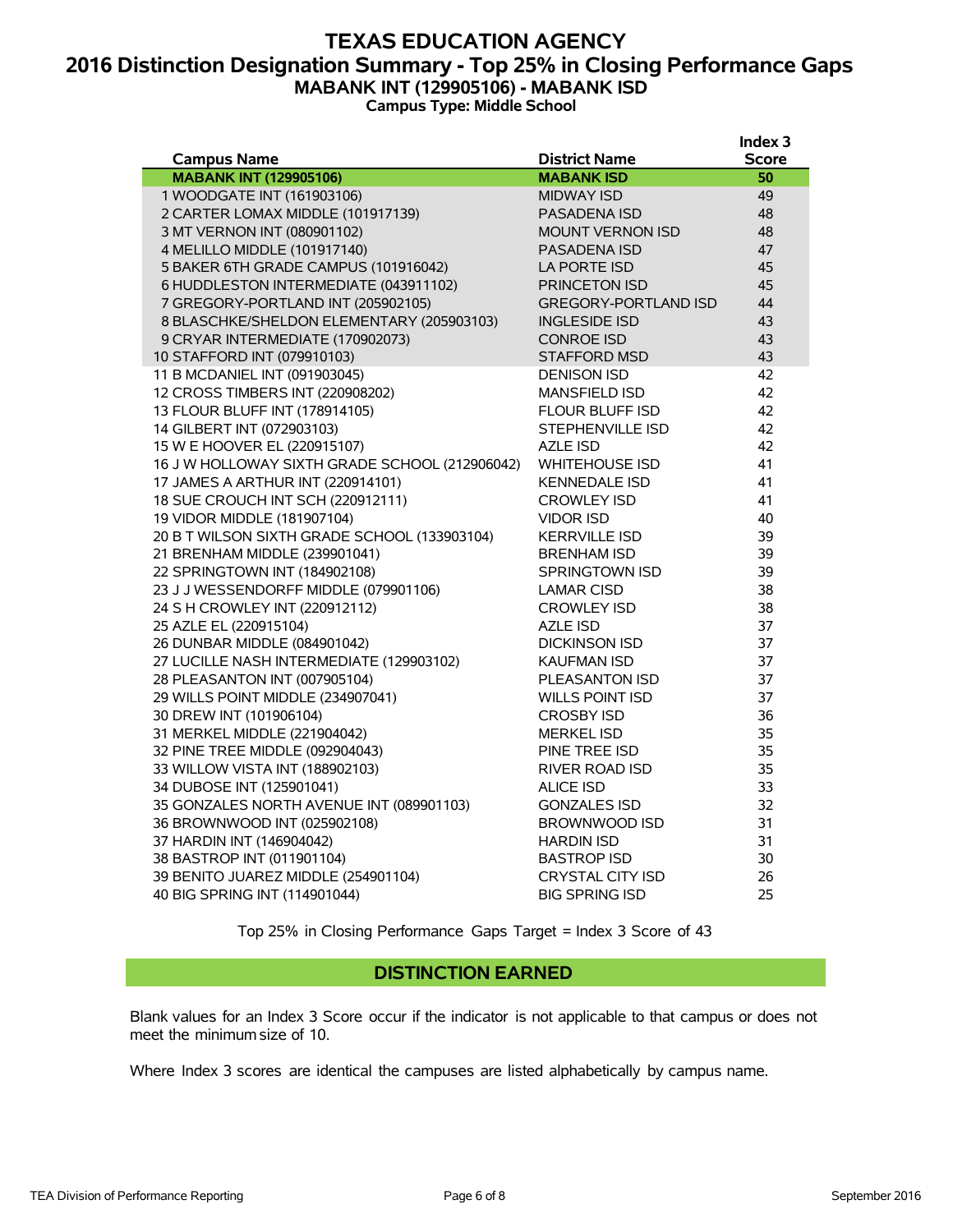### **TEXAS EDUCATION AGENCY 2016 Distinction Designation Summary - Postsecondary Readiness MABANK INT (129905106) - MABANK ISD Campus Type: Middle School**

|                                                             | Indicator    |          |
|-------------------------------------------------------------|--------------|----------|
| Indicator                                                   | <b>Score</b> | Quartile |
| Index 4 - Percent at STAAR Postsecondary Readiness Standard | 38.0%        | Q1       |
| Four-Year Longitudinal Graduation Rate                      |              |          |
| Four-Year Longitudinal Graduation Plan Rate*                |              |          |
| College-Ready Graduates                                     |              |          |
| Advanced/Dual-Credit Course Completion Rate: Any Subject    |              |          |
| AP/IB Examination Performance: Any Subject                  |              |          |
| <b>SAT/ACT Participation</b>                                |              |          |
| <b>SAT/ACT Performance</b>                                  |              |          |
| <b>CTE-Coherent Sequence Graduates</b>                      |              |          |
| <b>Total Indicators for Postsecondary Readiness</b>         |              | 1 of 1   |

Evaluation of campus outcomes: 1 of 1 eligible indicators in Q1 (Top Quartile)

#### 1 of  $1 = 100%$

Distinction Target: Middle School = 50% or higher

#### **DISTINCTION EARNED**

Blank values for an indicator score occur if the indicator is not applicable to that campus or does not meet the minimum size of 10 students.

Blank values for a quartile occur if there are fewer than 20 campuses in the campus comparison group for each qualifying indicator.

\*The four-year longitudinal graduation plan rate is determined by comparing the all students RHSP/DAP rate and the all students RHSP/DAP/FHSP-E/FHSP-DLA rate. The higher of the two rates is used for distinction designations. Refer to the Index 4 Data Table for details.